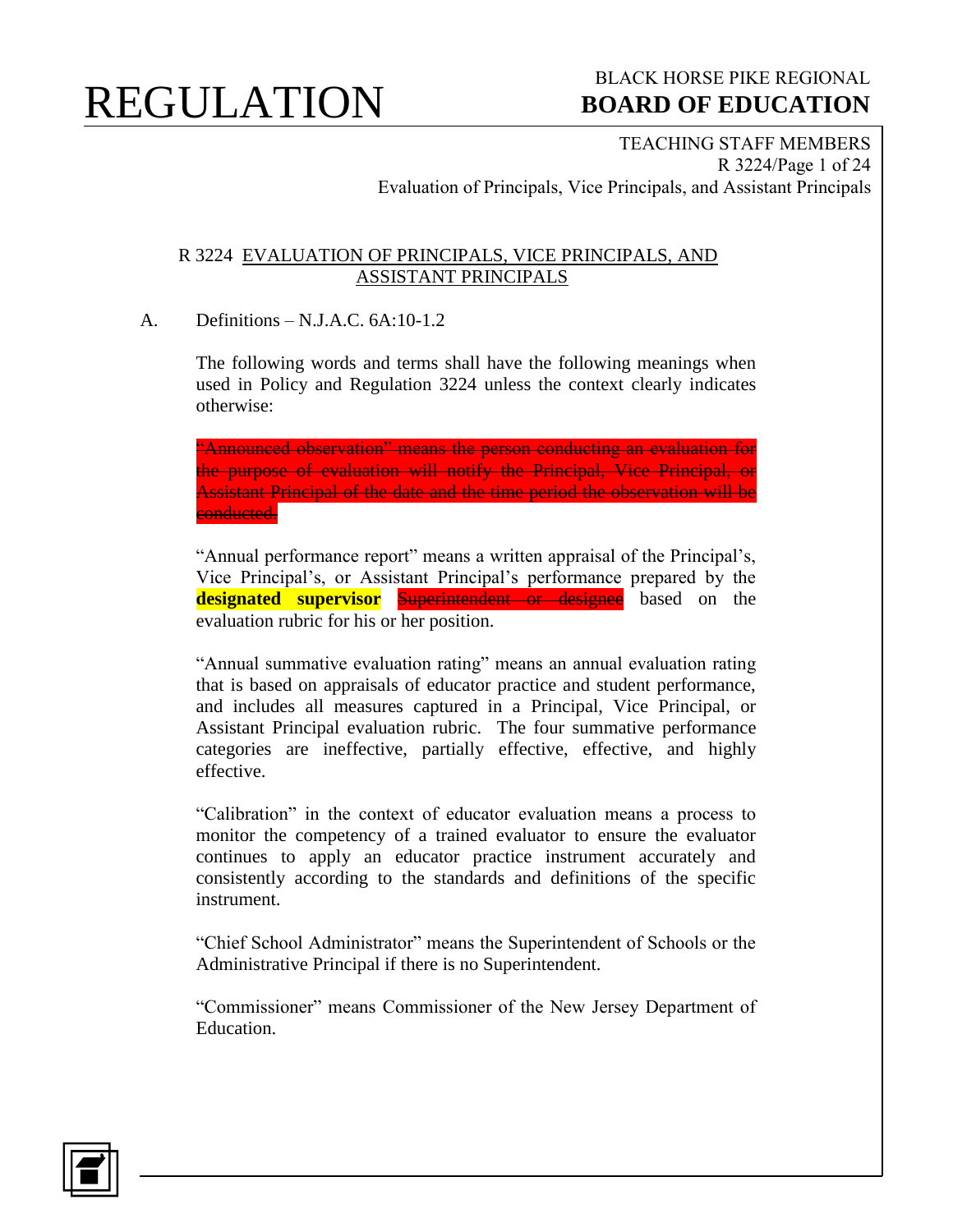#### BLACK HORSE PIKE REGIONAL  **BOARD OF EDUCATION**

TEACHING STAFF MEMBERS R 3224/Page 2 of 24 Evaluation of Principals, Vice Principals, and Assistant Principals

"Corrective Action Plan" means a written plan developed by the Superintendent or designee in collaboration with the Principal, Vice Principal, and Assistant Principal to address deficiencies as outlined in an evaluation. The corrective action plan shall include timelines for corrective action, responsibilities of the individual Principal, Vice Principal, and Assistant Principal and the school district for implementing the plan, and specific support that the district shall provide.

"Department" means the New Jersey Department of Education.

**"Designated supervisor" means the supervisor designated by the Superintendent of Schools as the Principal's, Vice Principal's, or Assistant Principal's supervisor.** 

"District Evaluation Advisory Committee" means a group created to oversee and guide the planning and implementation of the Board of Education's evaluation policies and procedures as set forth in N.J.A.C. 6A:10-2.3.

"Educator practice instrument" means an assessment tool that provides: scales or dimensions that capture competencies of professional performance; and differentiation of a range of professional performance as described by the scales, which must be shown in practice and/or research studies. The scores from the principal practice instrument are components of the evaluation rubrics and the scores are included in the summative evaluation rating for the individual.

"Evaluation" means an appraisal of an individual's professional performance in relation to his or her job description, professional standards, and Statewide evaluation criteria that incorporates analysis of multiple measures of student achievement or growth and multiple data sources.

"Evaluation rubrics" means a set of criteria, measures, and processes used to evaluate all Principals, Vice Principals, and Assistant Principals in a specific school district or local education agency. Evaluation rubrics consist of measures of professional practice, based on educator practice instruments and student outcomes. Each Board of Education will have an evaluation rubric specifically for teachers, another specifically for Principals, Vice Principals, and Assistant Principals, and evaluation rubrics for other categories of teaching staff members.

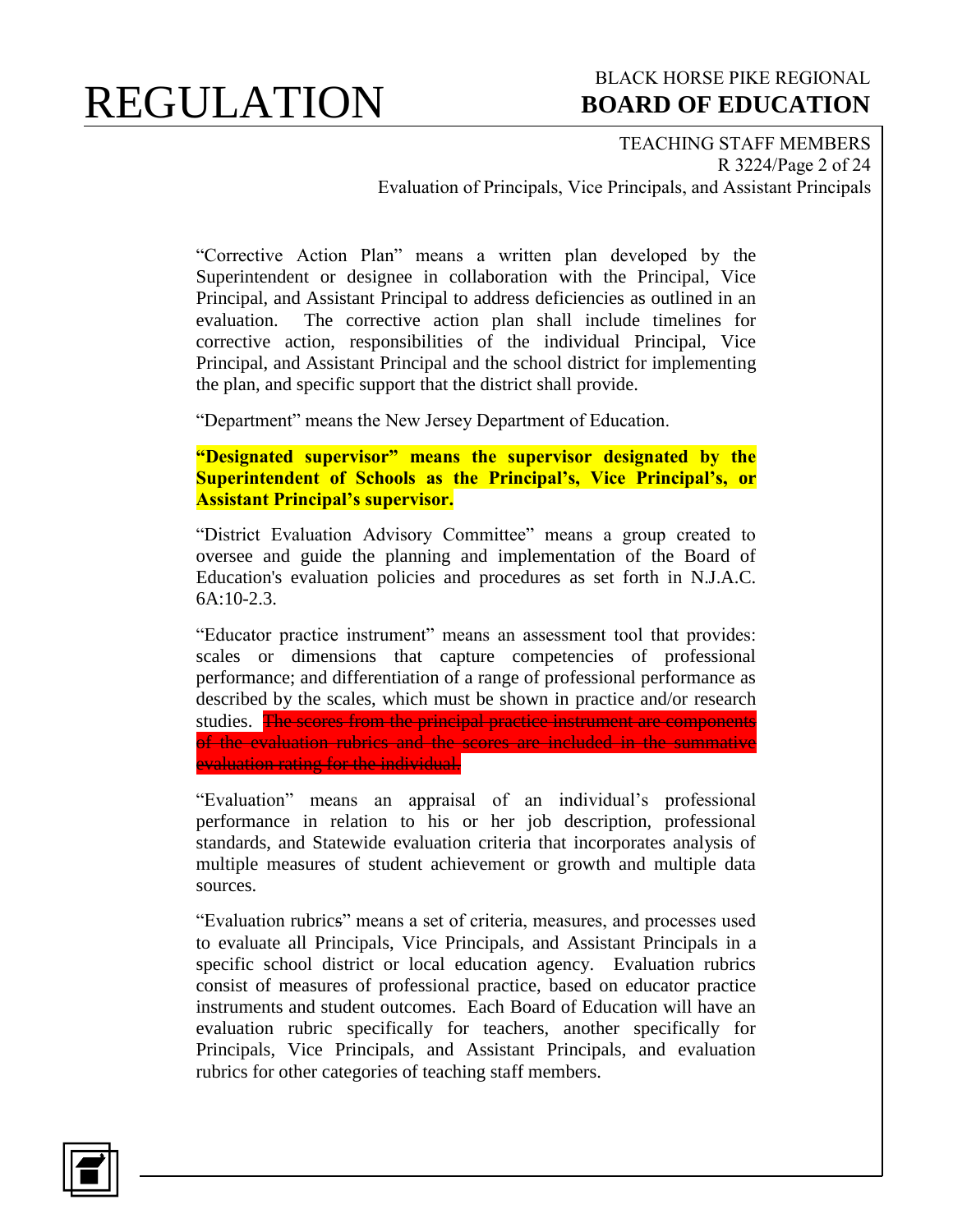#### BLACK HORSE PIKE REGIONAL  **BOARD OF EDUCATION**

TEACHING STAFF MEMBERS R 3224/Page 3 of 24 Evaluation of Principals, Vice Principals, and Assistant Principals

"Indicators of student progress and growth" means the results of assessment(s) of students as defined in N.J.A.C. 6A:8, Standards and Assessment.

"Individual professional development plan" **is** means a written statement of goals developed by a teaching staff member serving in a supervisory capacity in collaboration with a teaching staff member, that: aligns with professional standards for teachers set forth in N.J.A.C. 6A:9-3.3 and the New Jersey Professional Development Standards: derives from the annual evaluation process; identifies professional goals that address specific individual, district or school needs, or both; and grounds professional development activities in objectives related to improving teaching, learning, and student achievement. The individual professional development plan shall include timelines for implementation, responsibilities of the employee and the school district for implementing the plan, and specific support and periodic feedback that the district shall provide **as defined in N.J.S.A. 18A:6-119**.

"Job description" means a written specification of the function of a position, duties and responsibilities, the extent and limits of authority, and work relationships within and outside the school and school district.

**"Model evaluation rubric" means district educator evaluation rubrics that have been reviewed and accepted by the Commissioner. A model teaching or principal evaluation rubric includes a teacher or principal practice instrument that appears on the Department's list of approved educator practice instruments.** 

"Observation" means a method of collecting data on the performance of a Principal's, Vice Principal's, and Assistant Principal's assigned duties and responsibilities. An observation for the purpose of evaluation will be included in the determination of the annual summative evaluation rating and shall be conducted by the Superintendent or designee.

"Post-observation conference" means a meeting, either in-person or remotely, between the Superintendent or **the designated supervisor** designee who conducted the observation and the Principal, Vice Principal, and Assistant Principal for the purpose of evaluation to discuss the data collected in the observation.

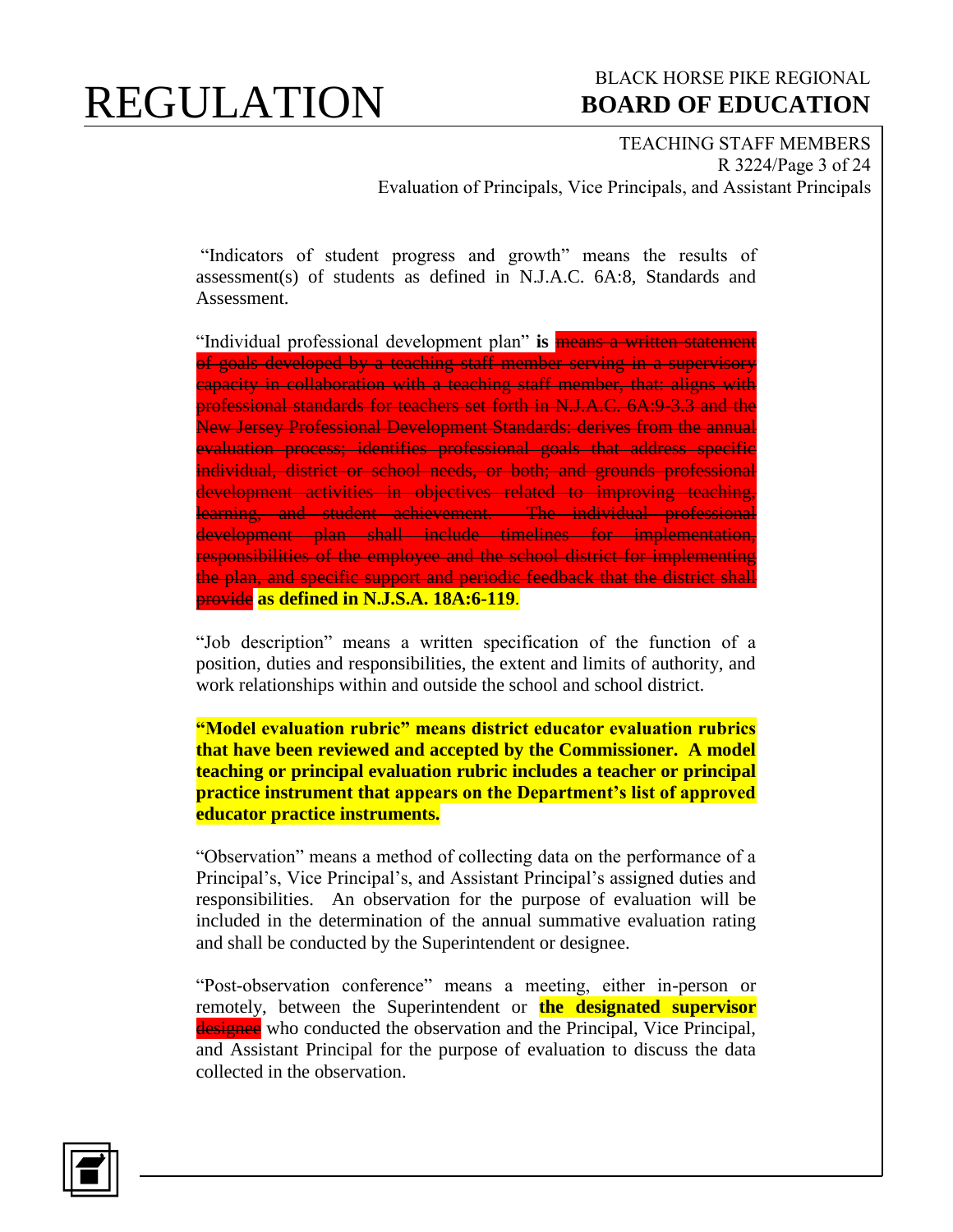#### BLACK HORSE PIKE REGIONAL  **BOARD OF EDUCATION**

TEACHING STAFF MEMBERS R 3224/Page 4 of 24 Evaluation of Principals, Vice Principals, and Assistant Principals

**"Principal practice instrument" means an assessment tool that provides scales or dimensions that capture competencies of professional performance; and differentiation of a range of professional performance as described by the scales, which must be shown in practice and/or research studies. The scores from the principal practice instrument are components of the evaluation rubrics and the scores are included in the summative evaluation rating for the individual.**

"Scoring guide" means a set of rules or criteria used to evaluate a performance, product, or project. The purpose of a scoring guide is to provide a transparent and reliable evaluation process. Educator practice instruments include a scoring guide that an evaluator uses to structure his or her assessments and ratings of professional practice.

**"Semester" means half of the school year.**

"Signed" means the name of one physically written by oneself or an electronic code, sound, symbol, or process attached to or logically associated with a record and executed or adopted by a person with the intent to sign the record.

"Student growth objective" **means** is an academic goal that teachers and evaluators set for groups of students.

"Student growth percentile" means a specific metric for measuring individual student progress on Statewide assessments by tracking how much a student's test scores have changed relative to other students Statewide with similar scores in previous years.

"Superintendent" means Superintendent of Schools or Chief School Administrator.

"Superintendent or designee" means the Superintendent or the authorized and appropriately certified teaching staff member as defined in 18A:1-1, employed in the school district in a supervisory role and capacity to evaluate a Principal, Vice Principal, or Assistant Principal.

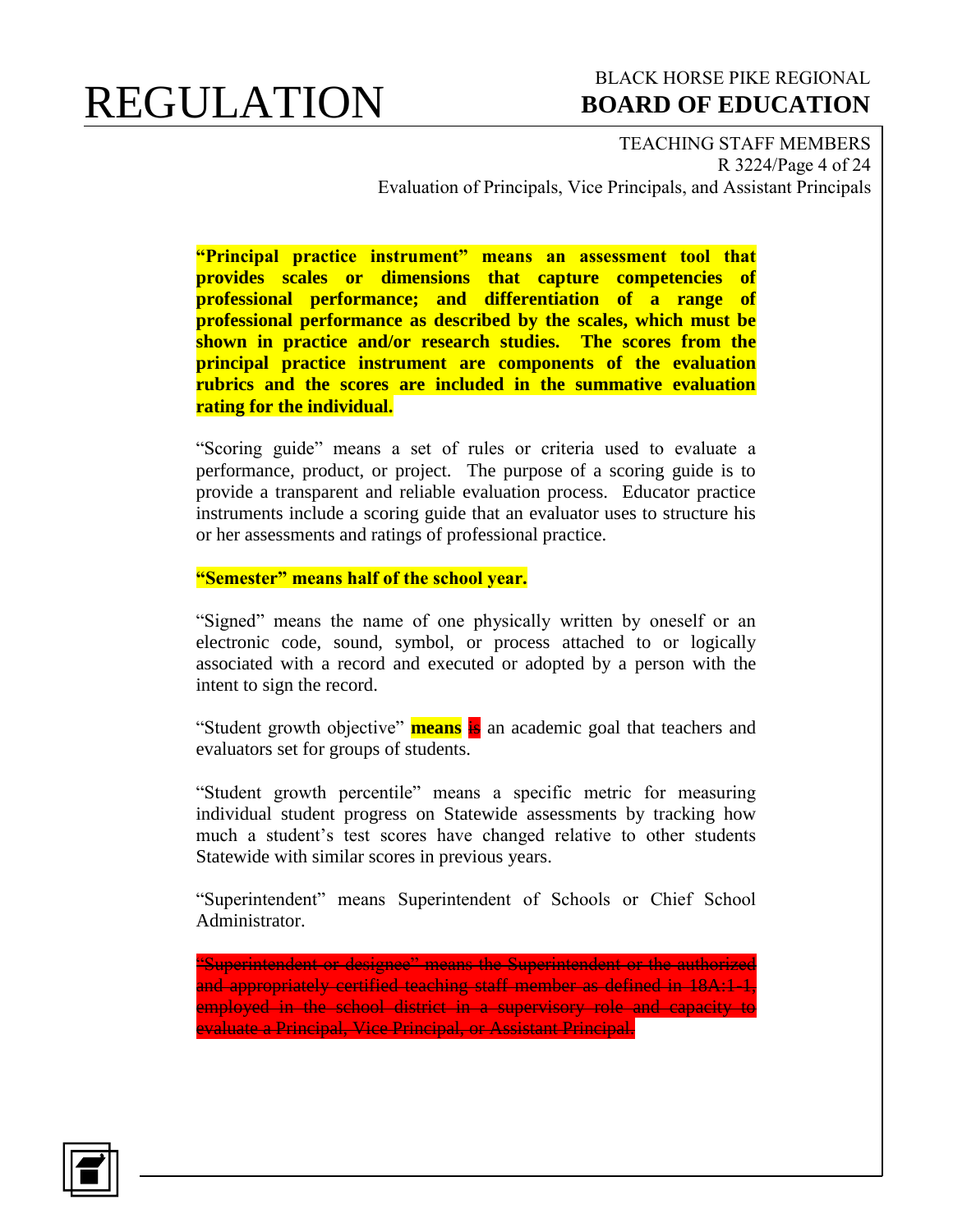#### BLACK HORSE PIKE REGIONAL  **BOARD OF EDUCATION**

TEACHING STAFF MEMBERS R 3224/Page 5 of 24 Evaluation of Principals, Vice Principals, and Assistant Principals

**"Supervisor" means an appropriately certified teaching staff member as defined in N.J.S.A. 18A:1-1, or Superintendent employed in the district in a supervisory role and capacity, and possessing a school administrator, Principal, or supervisor endorsement as defined in N.J.A.C. 6A:9B-11 and certified to evaluate a Principal, Vice Principal, or Assistant Principal.**

"Teaching staff member" means a member of the professional staff of any district or regional Board of Education, or any county vocational school district Board of Education, holding office, position, or employment of such character that the qualifications for such office, position, or employment require him or her to hold a valid, effective, and appropriate standard, provisional, or emergency certificate issued by the State Board of Examiners. Teaching staff members include the positions of school nurse and school athletic trainer. There are three different types of certificates that teaching staff members work under:

**1. An instructional certificate (holders of this certificate are referred** to in N.J.A.C. 6A:10-1.1 et seq. as "teachers");

**2. Administrative certificate; and** 

**3. Educational services certificate.** 

"Unannounced observation" means the person conducting an observation for the purpose of evaluation will not notify the Principal, Vice Principal, or Assistant Principal of the date or time the observation will be conducted.

"Validity" means the extent to which evidence and theory support an interpretation of scores from a measurement instrument for a particular use of the instrument. In the context of evaluating educator practice, this means the evidence gathered using the instrument supports correct and useful inferences and decisions about the effectiveness of the practice observed.

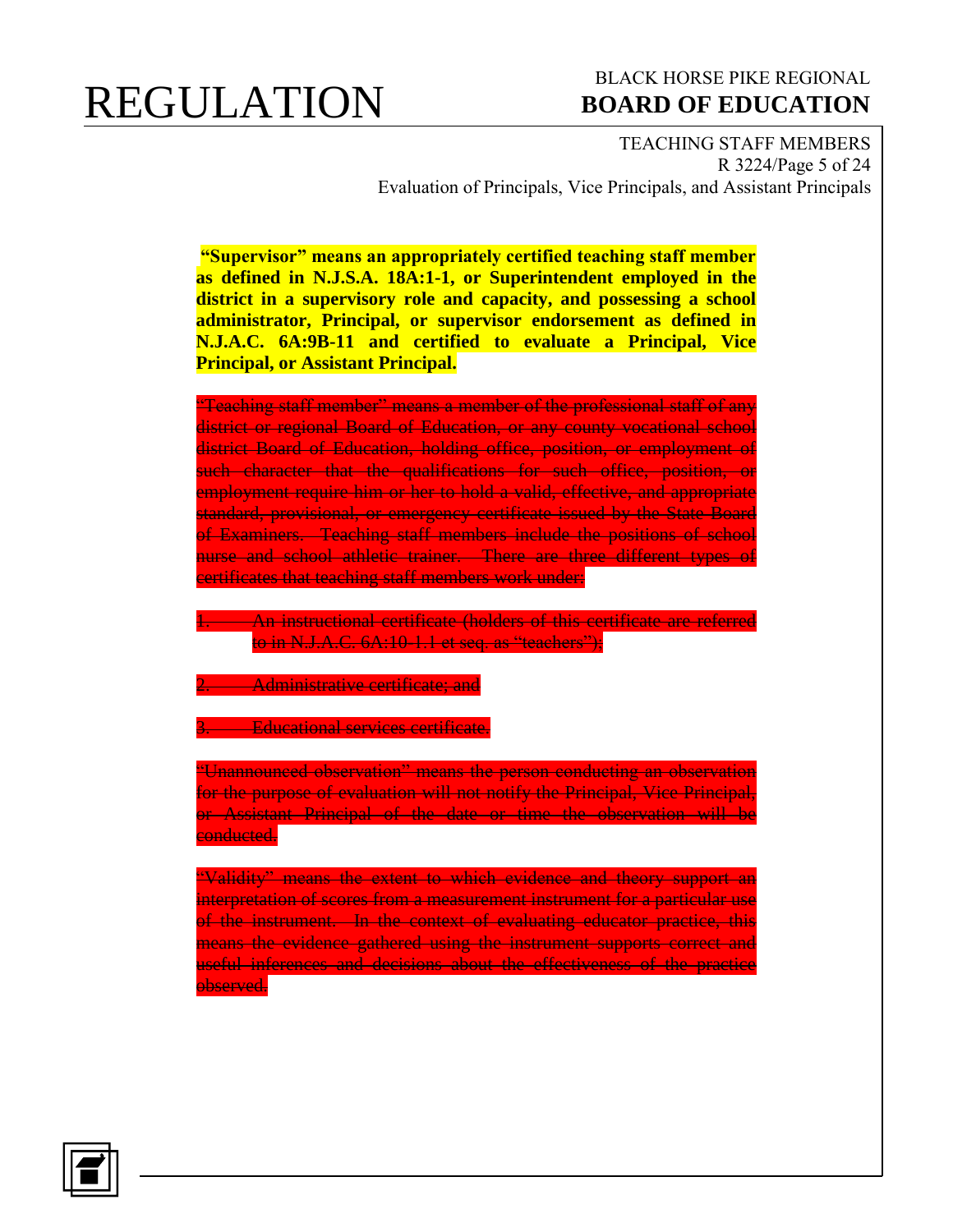### BLACK HORSE PIKE REGIONAL  **BOARD OF EDUCATION**

TEACHING STAFF MEMBERS R 3224/Page 6 of 24 Evaluation of Principals, Vice Principals, and Assistant Principals

B. Applicability of Rules on Collective Bargaining Agreements – N.J.A.C. 6A:10-1.3

The rules in N.J.A.C. 6A:10-1.1 et seq. shall not override any conflicting provision(s) of collective bargaining agreements or other employment contracts entered into by a school district in effect on July 1, 2013. No collective bargaining agreement entered into after July 1, 2013, shall conflict with the educator evaluation system established pursuant to N.J.A.C. 6A:10-1.1 et seq. or any other specific statute or regulation, nor shall topics subject to bargaining involve matters of educational policy or managerial prerogatives.

C. Educator Evaluation Data, Information, and Written Reports – N.J.A.C. 6A:10-1.4

All information contained in written performance reports and all information collected, compiled, and/or maintained by employees of the Board of Education for the purposes of conducting the educator evaluation process pursuant to N.J.A.C. 6A:10-1.1 et seq. shall be confidential. Such information shall not be subject to public inspection or copying pursuant to the Open Public Records Act, N.J.S.A. 47:1A-1 et seq. Nothing contained in N.J.A.C. 6A:10-1.1 et seq. shall be construed to prohibit the Department **or a school district** from, at its discretion, collecting evaluation data pursuant to N.J.S.A. 18A:6-123.e or distributing aggregate statistics regarding evaluation data.

- D. Evaluation of Principals, Vice Principals, and Assistant Principals N.J.A.C. 6A:10-2.1
	- 1. The Board of Education shall annually adopt evaluation rubrics for all Principals, Vice Principals, and Assistant Principals. The evaluation rubrics shall have four defined annual ratings: ineffective, partially effective, effective, and highly effective.
	- 2. The evaluation rubrics for Principals, Vice Principals, and Assistant Principals shall include all other relevant minimum standards set forth in N.J.S.A. 18A:6-123 (P.L. 2012, c. 26, § 17c).
	- 3. Evaluation rubrics shall be submitted to the Commissioner by June 1 for approval by August 1 of each year.

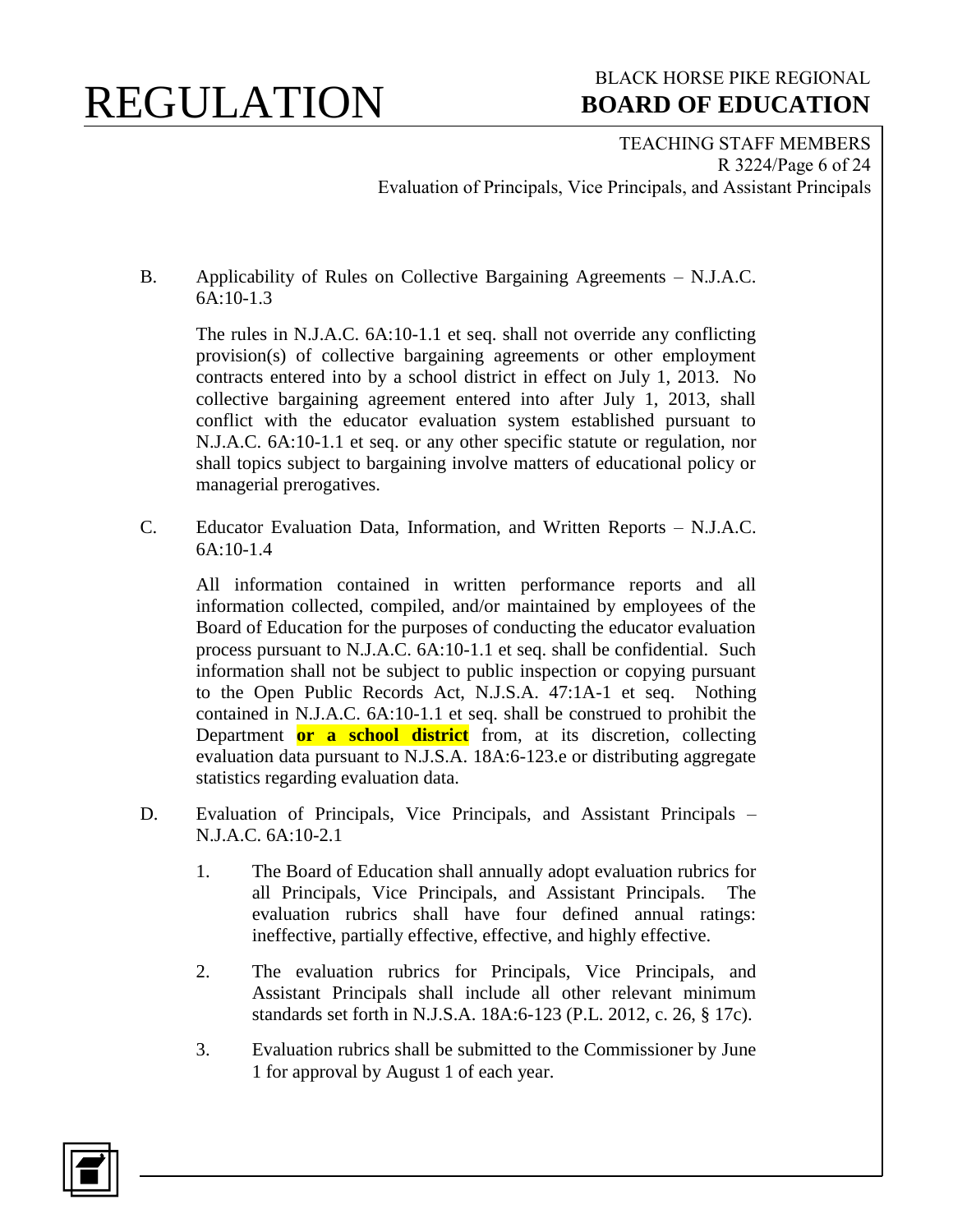### BLACK HORSE PIKE REGIONAL  **BOARD OF EDUCATION**

TEACHING STAFF MEMBERS R 3224/Page 7 of 24 Evaluation of Principals, Vice Principals, and Assistant Principals

- E. Duties of the Board of Education N.J.A.C. 6A:10-2.2
	- 1. The Board of Education shall meet the following requirements for the annual evaluation of Principals, Vice Principals, and Assistant Principals, unless otherwise specified:
		- a. Establish a District Evaluation Advisory Committee to oversee and guide the planning and implementation of the Board of Education's evaluation policies and procedures as set forth in N.J.A.C. 6A:10-1.1 et seq.**;**
		- b. Annually adopt policies and procedures developed by the Superintendent pursuant to N.J.A.C. 6A:10-2.4, including the evaluation rubrics approved by the Commissioner pursuant to N.J.A.C.  $6A:10-2.1(c)$ :
		- c. Ensure the Superintendent annually notifies all Principals, Vice Principals, and Assistant Principals of the adopted evaluation policies and procedures no later than October 1. If a Principal, Vice Principal, or Assistant Principal is hired after October 1, the Board/Superintendent shall notify all Principals, Vice Principals, and Assistant Principals of the policies and procedures at the beginning of his or her employment. All Principals, Vice Principals, and Assistant Principals shall be notified of amendments to the policy and procedures within ten Principal, Vice Principal, or Assistant Principal working days of adoption.**;**
		- d. Annually adopt by June 1, any Commissioner-approved educator practice instruments and, as part of the process described at N.J.A.C. 6A:10-2.1(c), notify the Department which instruments will be used as part of the school district's evaluation rubrics.**;**
		- e. Ensure the Principal of each school within the school district has established a School Improvement Panel pursuant to N.J.A.C. 6A:10-3.1. The panel shall be established annually by August 31 and shall carry out the duties and functions described in N.J.A.C. 6A:10-3.2.**;**

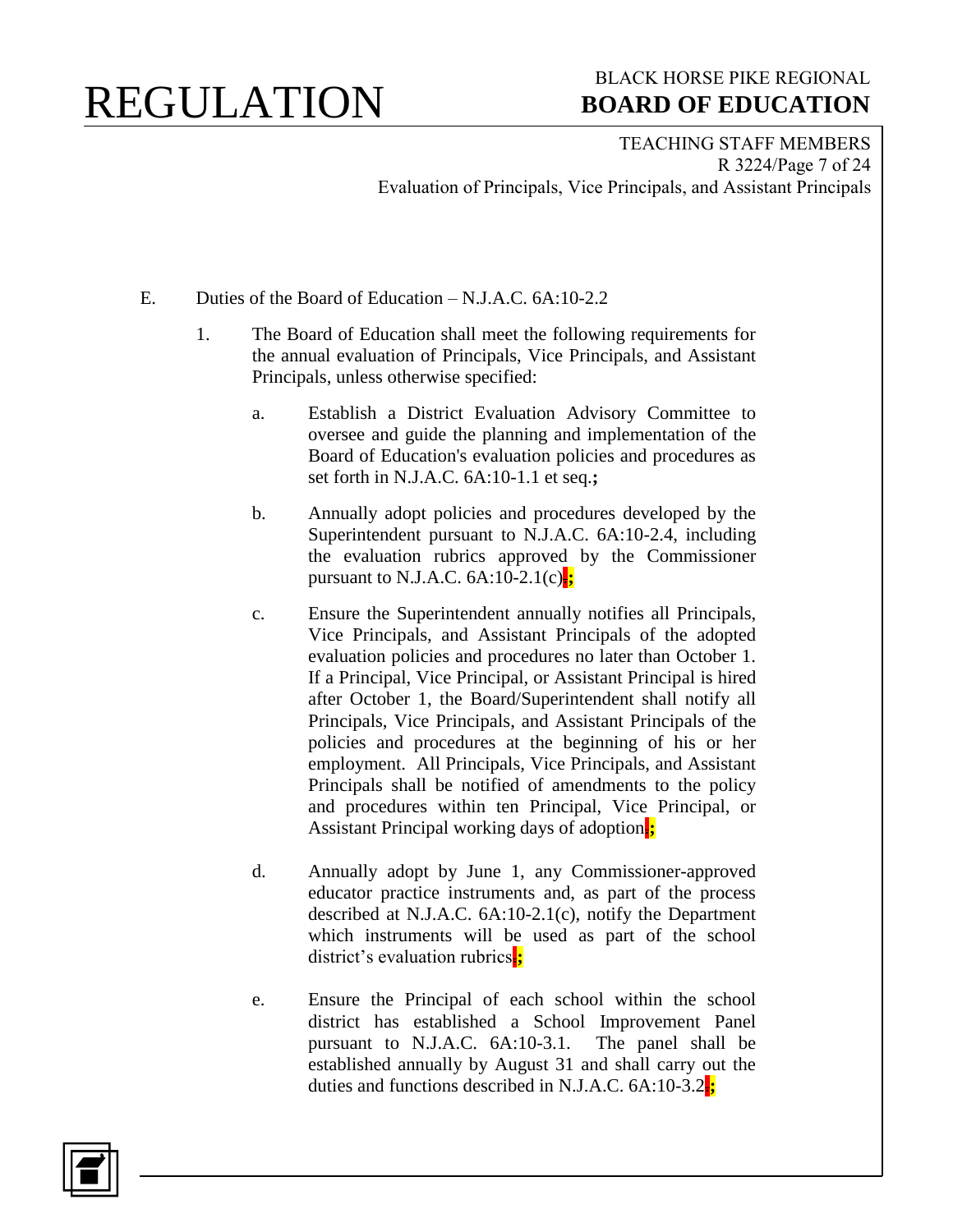#### BLACK HORSE PIKE REGIONAL  **BOARD OF EDUCATION**

TEACHING STAFF MEMBERS R 3224/Page 8 of 24 Evaluation of Principals, Vice Principals, and Assistant Principals

- f. Ensure data elements are collected **from the** implementation of the principal practice instrument and stored the data in an accessible and usable format. Data elements shall include, but not be limited to, scores or evidence from observations for the purpose of evaluation **and student growth objective data**.**; and**
- g. Ensure each Principal in the district or the Superintendent **or designee certifies to the Department that** even in any observer who conducts an observation of a teaching staff member **Principal, Vice Principal, or Assistant Principal** for the purpose of evaluation as described in N.J.A.C.  $6A:10-2.4(h)$ ; N.J.A.C.  $6A:10-4.4$ ; and N.J.A.C.  $6A:10-5.4$ ; and  $6A:10-6.2$  shall meet the statutory observation requirements of N.J.S.A. 18A:6-119; 18A:6-123.b(8); and N.J.S.A. 18A:27-3.1 and the teacher member of the School Improvement Panel requirements of N.J.A.C. 6A:10-3.2.
- 2. The Board of Education shall ensure the following training procedures are followed when implementing the evaluation rubric for all Principals, Vice Principals, and Assistant Principals and, when applicable, applying the Commissioner-approved principal practice instrument**s**:
	- a. Annually provide training on and descriptions of each component of the evaluation rubric for all Principals, Vice Principals, and Assistant Principals who are being evaluated in the school district and provide more thorough training for any Principals, Vice Principals, and Assistant Principals who **are** is being evaluated for the first time. Training shall include detailed descriptions of all evaluation rubric components including, when applicable, detailed descriptions of student achievement measures and all aspects of the principal practice instrument;

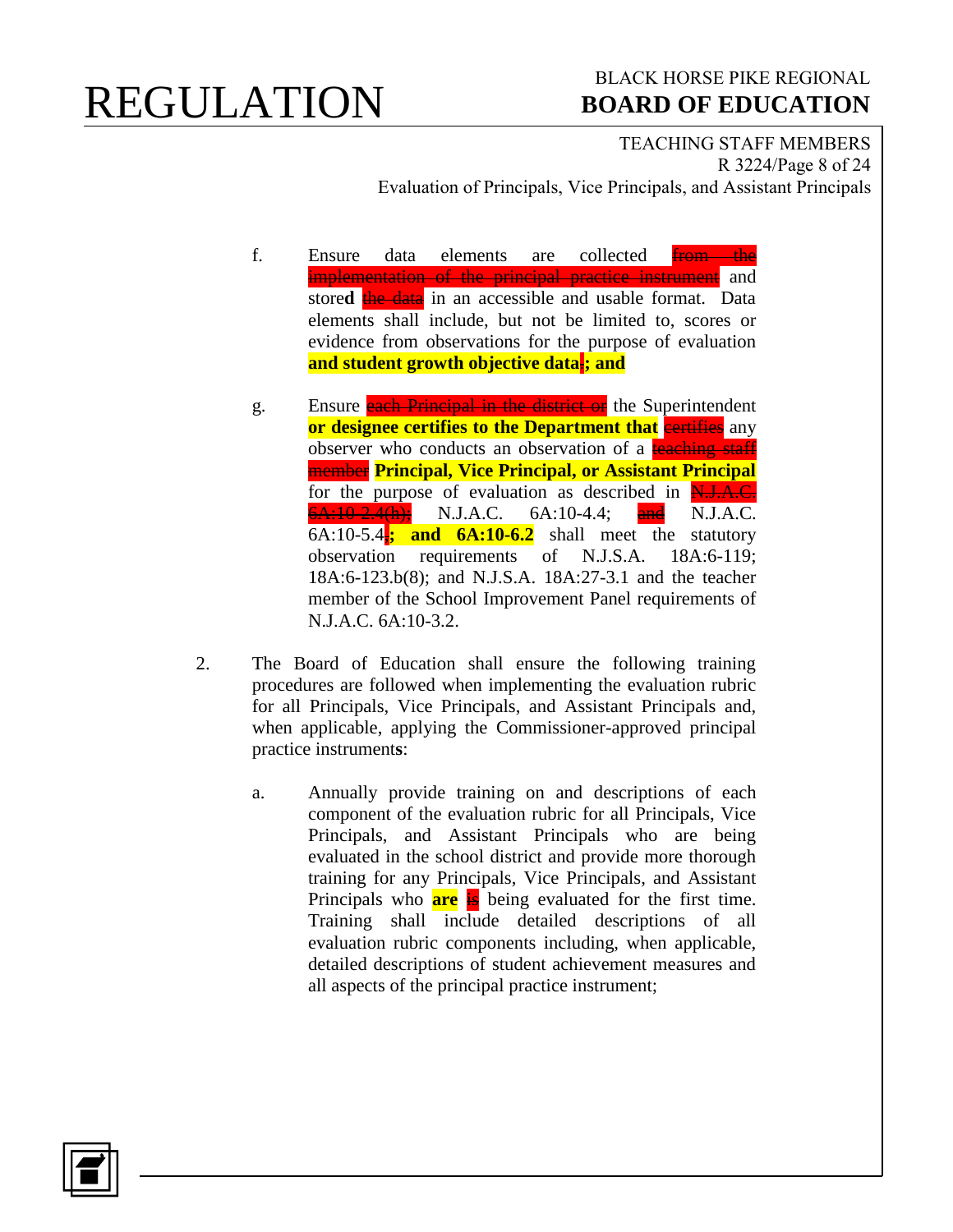#### BLACK HORSE PIKE REGIONAL  **BOARD OF EDUCATION**

TEACHING STAFF MEMBERS R 3224/Page 9 of 24 Evaluation of Principals, Vice Principals, and Assistant Principals

- b. Provide training on the principal practice instrument for the Superintendent or **designated supervisor** designee who will conduct observations for the purpose of evaluation of Principals, Vice Principals, or Assistant Principals. Training shall be provided before the observer conducts his or her first observation for the purpose of evaluation; except the Superintendent or designee using the principal practice instrument for the first time in 2013-2014 shall be provided training before October 31, 2013;
- c. Annually provide updates and refresher training on the principal practice instrument for any supervisor who will observe principal practice for the purpose of increasing accuracy and consistency among observers;
- d. The Superintendent shall annually certify to the Department that all evaluators of Principals, Vice Principals, and Assistant Principals in the school district who are utilizing principal practice instruments have completed training on the instrument and its application and have demonstrated competency in applying the principal practice instrument.
- F. District Evaluation Advisory Committee N.J.A.C. 6A:10-2.3
	- 1. Members of the District Evaluation Advisory Committee shall include representation from the following groups: teachers from each school level represented in the school district; central office administrators overseeing the teacher evaluation process; supervisors involved in teacher evaluation, when available or appropriate; and administrators conducting evaluations, including a minimum of one administrator conducting evaluations who participates on a School Improvement Panel. Members also shall include the Superintendent, a special education administrator, a parent, and a member of the Board of Education.
	- 2. The Superintendent may extend membership on the District Evaluation Advisory Committee to representatives of other groups **and to individuals**.

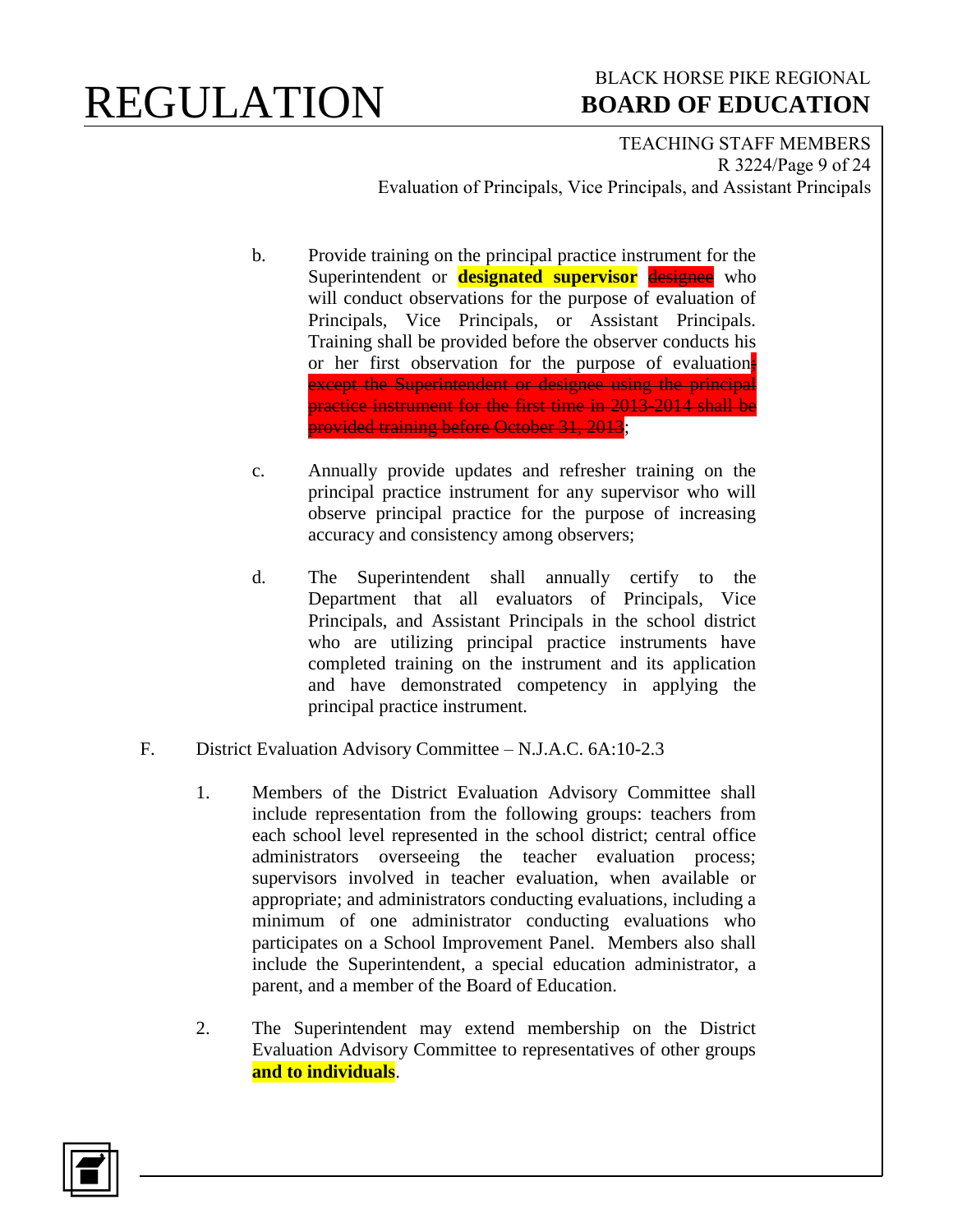### BLACK HORSE PIKE REGIONAL  **BOARD OF EDUCATION**

TEACHING STAFF MEMBERS R 3224/Page 10 of 24 Evaluation of Principals, Vice Principals, and Assistant Principals

- 3. Beginning in 2017-2018, the District Evaluation Advisory Committees shall no longer be required and the Board of Education shall have the discretion to continue the District's Evaluation Advisory Committee.
- G. Evaluation Procedures for Principals, Vice Principals, and Assistant Principals - N.J.A.C. 6A:10-2.4
	- 1. The provisions outlined in Policy and Regulation 3224 and N.J.A.C. 6A:10-2.4 shall be the minimum requirements for the evaluation **procedures** of Principals, Vice Principals, and Assistant Principals.
	- 2. Evaluation policies and procedures requiring the annual evaluation of Principals, Vice Principals, and Assistant Principals shall be developed under the direction of the Superintendent, who may consult with the District Evaluation Advisory Committee or representatives from School Improvement Panels, and shall include, but not be limited to, a description of:

```
Evaluation rubrics for Principals, Vice Principals, and
Assistant Principals;
```
- **ab.** Roles and responsibilities for implementation of evaluation policies and procedures;
- **be.** Job descriptions, evaluation rubrics for Principals, Vice **Principals, and Assistant Principals, the process for calculating the summative ratings and each component** and **evaluation criteria based upon school district goals**, student achievement, instructional priorities, and the<br>evaluation regulations set forth in N.J.A.C. evaluation regulations set forth in N.J.A.C. 6A:10-1 $\frac{1}{1}$  et seq.;
- **c**d. Methods of data collection and reporting appropriate to each job description, including, but not limited to, the processes **for student attrition to teachers, Principals, Vice Principals**, **Assistant Principals for calculating the median and school-wide student growth percentile** and observations for the purpose of evaluation and postobservation conference(s) by the Superintendent or designee:

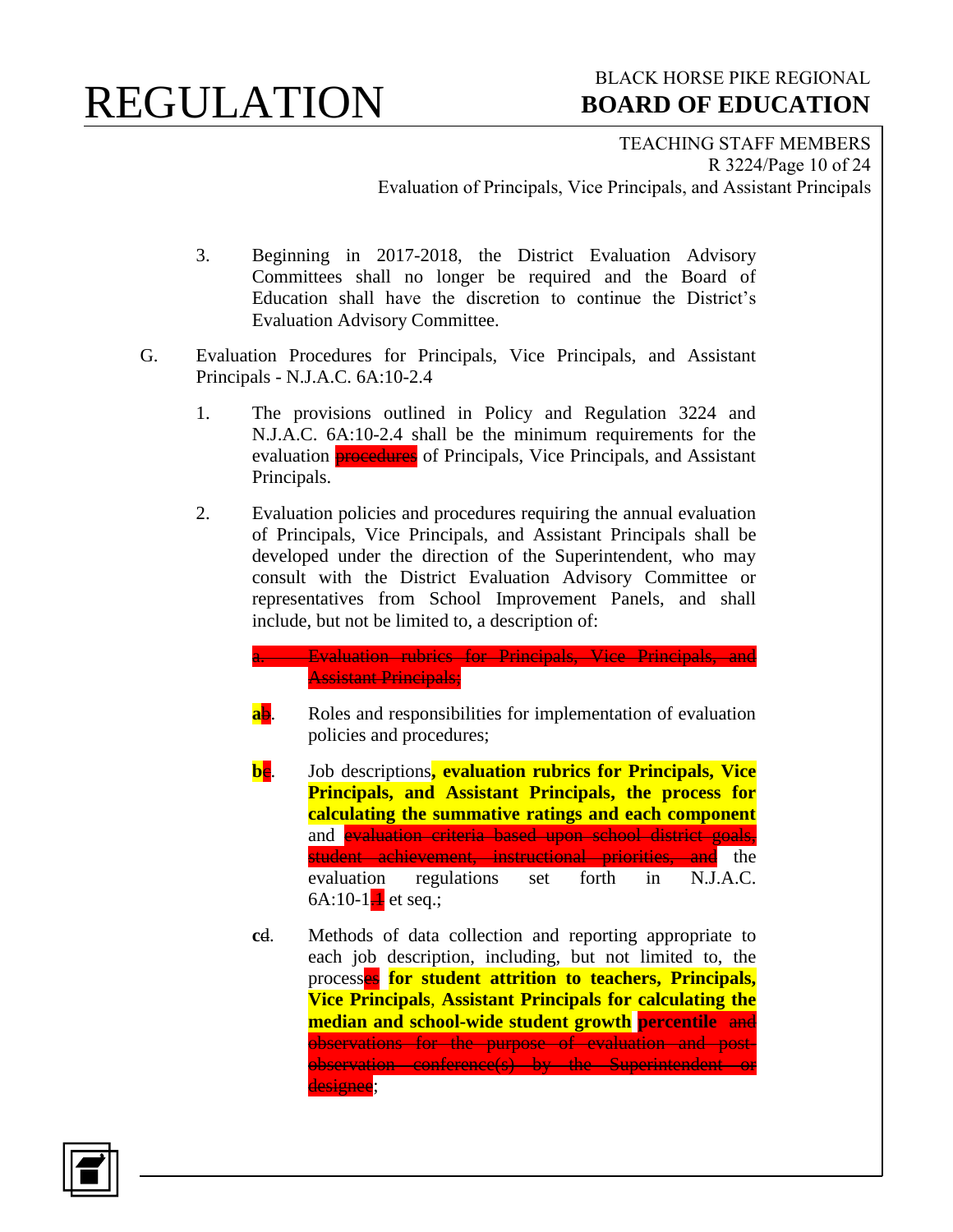#### BLACK HORSE PIKE REGIONAL  **BOARD OF EDUCATION**

TEACHING STAFF MEMBERS R 3224/Page 11 of 24 Evaluation of Principals, Vice Principals, and Assistant Principals

**d. Processes for observations for the purpose of evaluation and post-observation conference(s) by a supervisor;**

- e. The process for preparation of individual professional development plans; and
- f. The process for preparation of an annual written performance report by the Superintendent or **designated supervisor** designee, and an annual summary conference between the Principal, Vice Principal, or Assistant Principal and the Superintendent or **designated supervisor** designee.
- 3. The annual summary conference between the Superintendent or **designated supervisor designee** and the Principal, Vice Principal, or Assistant Principal shall be held before the written performance report is filed. The conference shall **occur on or before June 30 of each year and shall** include, but not be limited to, a review of the following:
	- a. The performance of the Principal, Vice Principal, or Assistant Principal based upon the job description and, when applicable, the scores or evidence compiled using the evaluation rubric, including**, when applicable,** the principal practice instrument;
	- b. The progress of the Principal, Vice Principal, or Assistant Principal toward meeting the **goals objectives** of the individual professional development plan or, when applicable, the corrective action plan;
	- c. Available indicators or scores of student achievement or growth**, when applicable,** such as student growth objective scores and student growth percentile scores, as applicable; and
	- d. The preliminary annual written performance report.

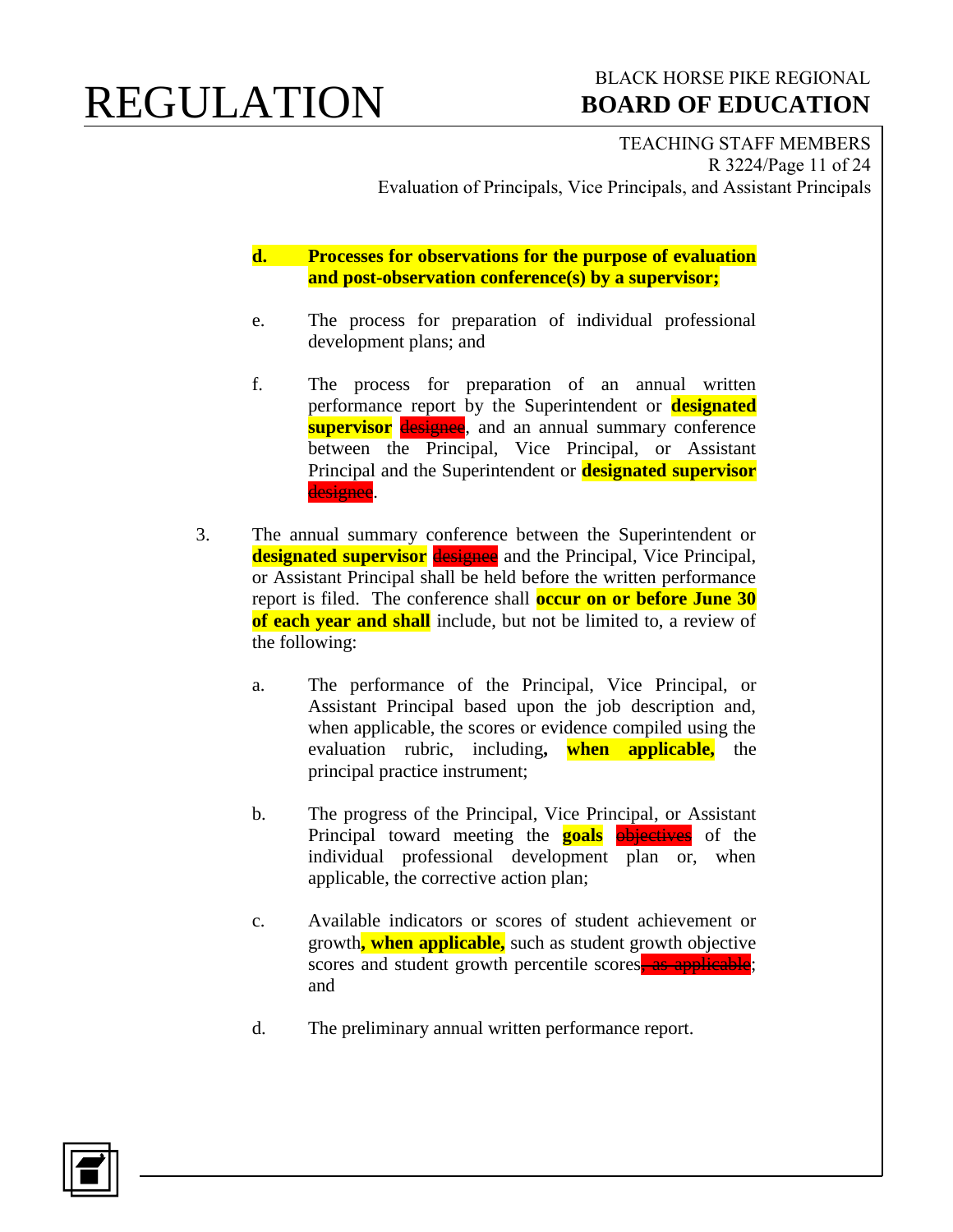#### BLACK HORSE PIKE REGIONAL  **BOARD OF EDUCATION**

TEACHING STAFF MEMBERS R 3224/Page 12 of 24 Evaluation of Principals, Vice Principals, and Assistant Principals

- 4. If any scores for the Principal's, Vice Principal's, or Assistant Principal's evaluation rubric are not available at the time of the annual summary conference due to pending assessment results, the annual summative evaluation rating shall be calculated once all component ratings are available.
- 5. The annual written performance report for the Principal, Vice Principal, or Assistant Principal shall be prepared by the Superintendent or **designated supervisor** designee and shall include, but not be limited to:
	- a. A summative rating based on the evaluation rubric, including**, when applicable,** a total score for each component as described in N.J.A.C. 6A:10-5;
	- b. Performance area(s) of strength and area(s) needing improvement based upon the job description, observations for the purpose of evaluation and**, when applicable,** the principal practice instrument; **and**
	- c. An individual professional development plan developed by the Superintendent or **designated supervisor** designee and the Principal, Vice Principal, or Assistant Principal or, when applicable, a corrective action plan from the evaluation year being reviewed in the report<sub>; and</sub>.

l. A summary of student achievement scores or growth indicators.

6. The Principal, Vice Principal, or Assistant Principal and the **Superintendent or designated supervisor** preparer of the annual written performance report shall sign the report within five Principal, Vice Principal, or Assistant Principal working days of the review.

The annual summary conference and the annual written performance report shall be completed by June 30.

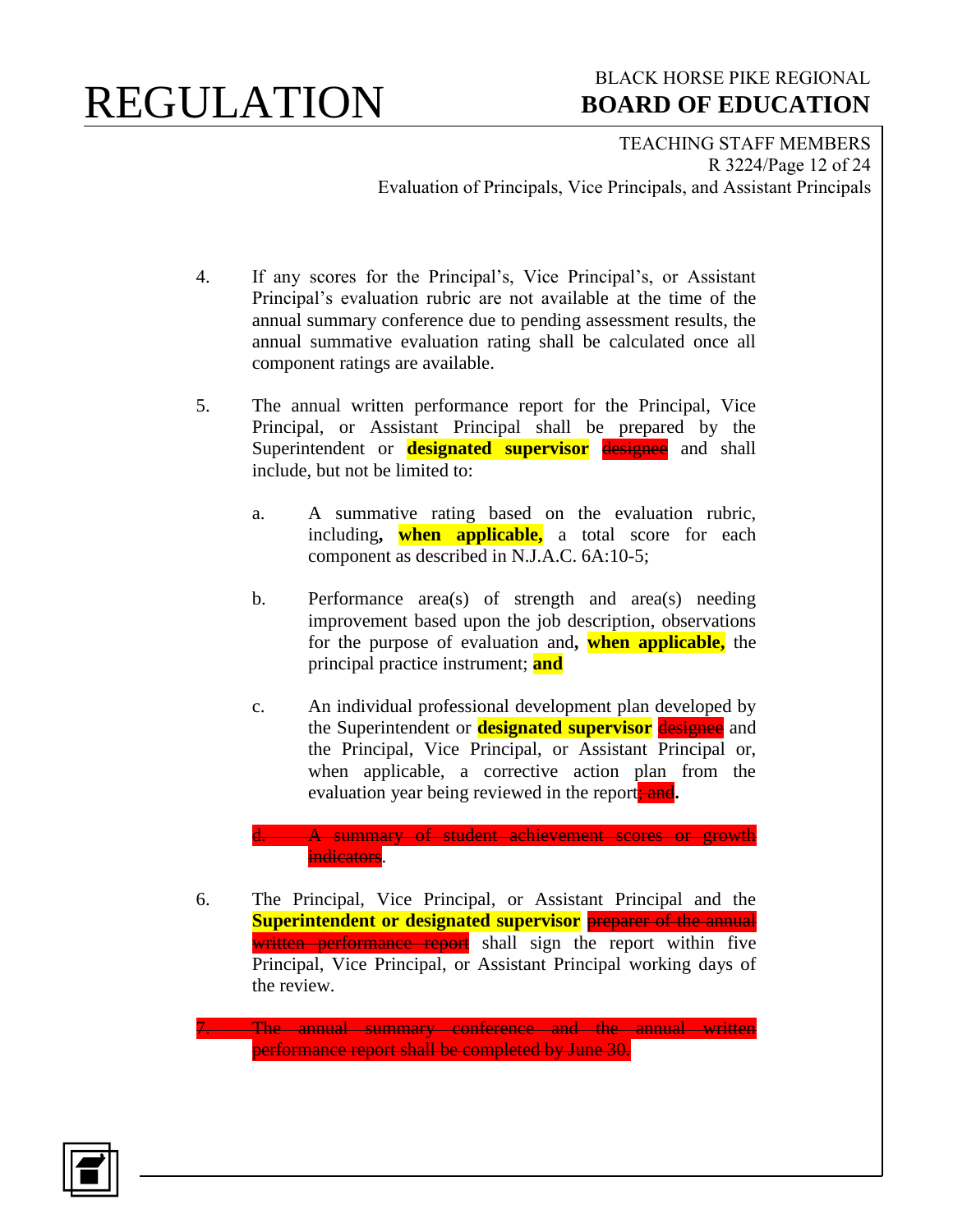#### BLACK HORSE PIKE REGIONAL  **BOARD OF EDUCATION**

TEACHING STAFF MEMBERS R 3224/Page 13 of 24 Evaluation of Principals, Vice Principals, and Assistant Principals

- **78**. The Board of Education shall **include** and all written performance reports and supporting data, including, but not limited to, **written observation reports and additional components of the summative evaluation rating** indicators of student progress and growth for a Principal, Vice Principal, or Assistant Principal as part of **the Principal's, Vice Principal's, or Assistant Principal's** his or her personnel file**, or in an alternative, confidential location**. **If reports and data are stored in an alternate location, the personnel file shall clearly indicate the report's location and how it can be easily accessed.** The records shall be confidential and shall not be subject to public inspection or copying pursuant to the Open Public Records Act, N.J.S.A. 47:1A-1 et seq.
- H. Corrective Action Plans for Principals, Vice Principals**,** and Assistant Principals – N.J.A.C. 6A:10-2.5
	- 1. For each Principal, Vice Principal, and Assistant Principal rated ineffective or partially effective on the annual summative evaluation, as measured by the evaluation rubrics, a corrective action plan shall be developed by the Principal, Vice Principal, or Assistant Principal and the Superintendent or **designated supervisor** designee.
	- 2. If the summative evaluation rating is calculated before the end of the school year, then the corrective action plan shall be developed and the Principal, Vice Principal, or Assistant Principal and the Superintendent or **designated supervisor** designee shall meet to discuss the corrective action plan prior to September 15 of the following school year. The conference to develop and discuss the corrective action plan may be combined with the Principal's, Vice Principal's, or Assistant Principal's annual summary conference that occurs at the end of the year of evaluation.
	- 3. If the ineffective or partially effective summative evaluation rating is received after the start of the school year following the year of evaluation, then a corrective action plan must be developed, and the Principal, Vice Principal, or Assistant Principal and the Superintendent or **designated supervisor** designee shall meet to

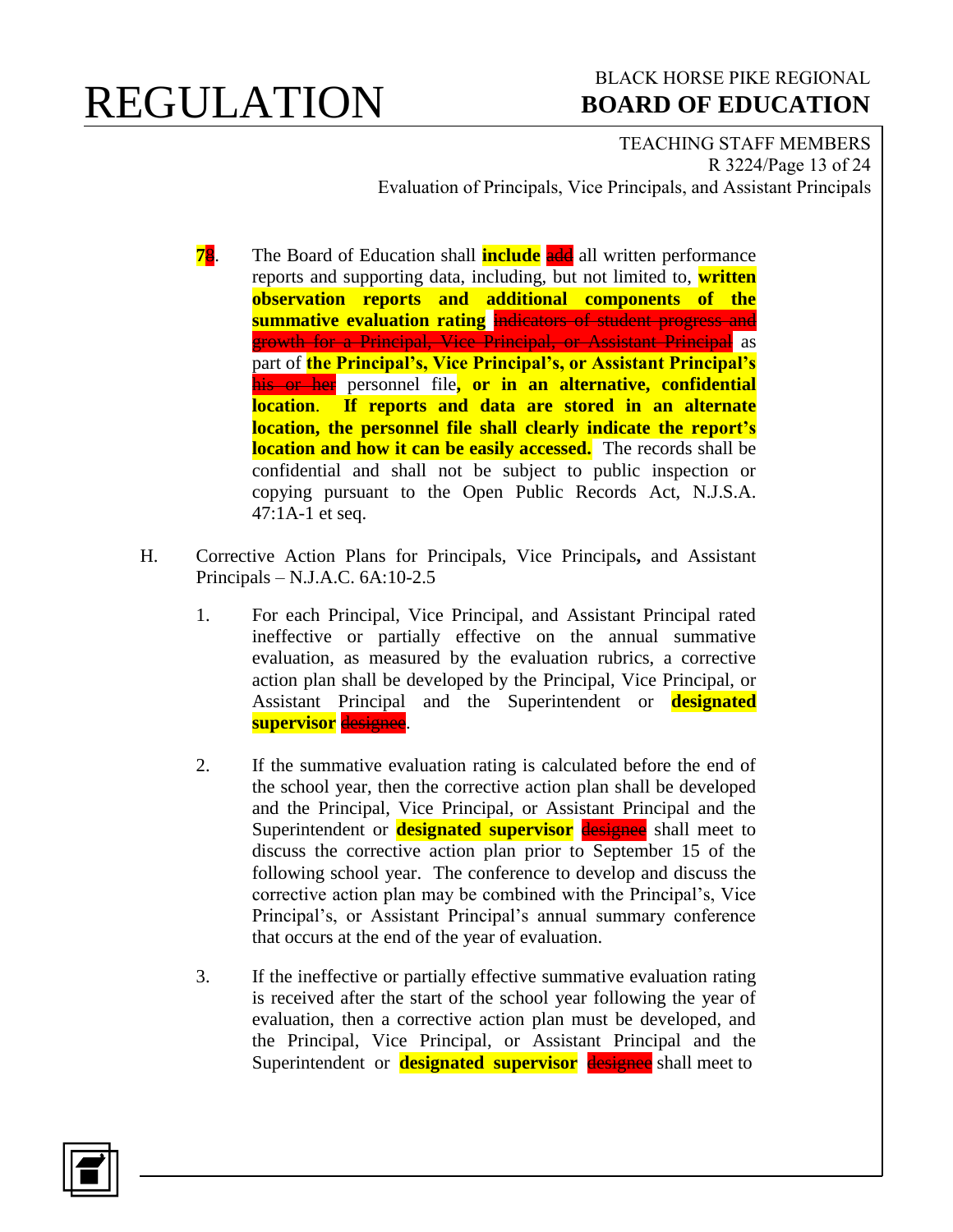### BLACK HORSE PIKE REGIONAL  **BOARD OF EDUCATION**

TEACHING STAFF MEMBERS R 3224/Page 14 of 24 Evaluation of Principals, Vice Principals, and Assistant Principals

discuss the corrective action plan within fifteen Principal, Vice Principal, or Assistant Principal working days following the school district's receipt of the Principal's, Vice Principal's, or Assistant Principal's summative rating.

- 4. The content of the corrective action plan shall replace the content of the individual professional development plan required in N.J.A.C. 6A:9 15.4(c) and 15.7(c) 6A:9C-3.4(c) and 3.7(c) until the next annual summary conference.
- 5. The content of the corrective action plan shall:
	- a. Address areas in need of improvement identified in the principal evaluation rubric;
	- b. Include specific, demonstrable goals for improvement;
	- c. Include responsibilities of the evaluated employee and the school district for the plan's implementation; and
	- d. Include timelines for meeting the goal(s).
- 6. The Superintendent or **designated supervisor** designee and the Principal, Vice Principal, or Assistant Principal on a corrective action plan shall discuss the employee's progress toward the goals outlined in the corrective action plan during each post-observation conference, when required by N.J.S.A. 18A:27-3.1 or N.J.A.C. 6A:10-5.4.
- 7. Progress toward the Principal's, Vice Principal's, or Assistant Principal's goals outlined in the corrective action plan, and data and evidence collected by the Superintendent or designee and/or the employee to determine progress between the time the corrective action plan began and the next annual summary conference, shall be documented in the Principal's, Vice Principal's, or Assistant Principal's personnel file and reviewed at the annual summary conference or the mid-year evaluation**, when applicable**. **Both the Principal, Vice Principal, or Assistant Principal on a corrective action plan and the Superintendent or designated supervisor may collect data and evidence to demonstrate the Principal's, Vice Principal's, or Assistant Principal's progress toward his or her corrective action plan goals.**

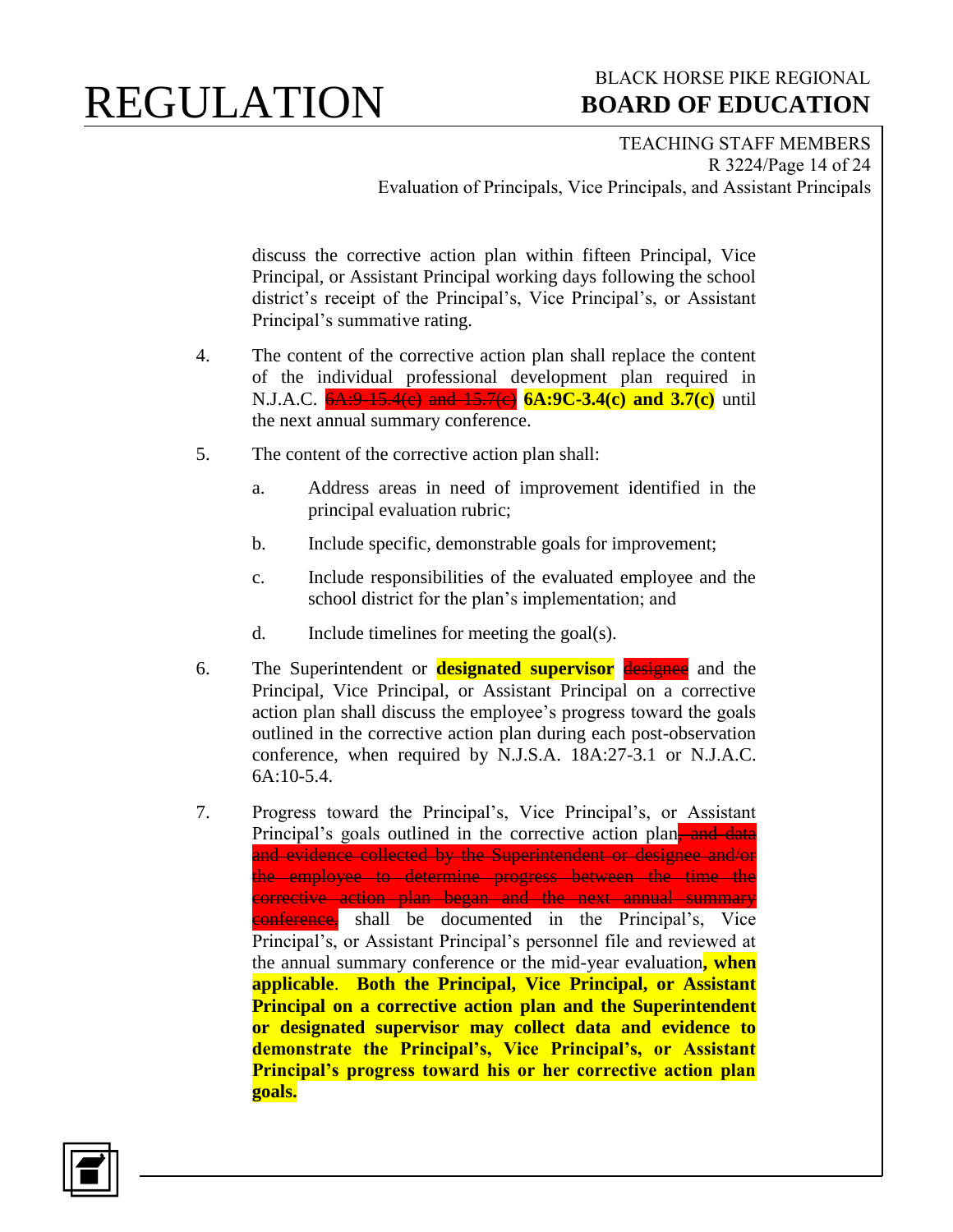#### BLACK HORSE PIKE REGIONAL  **BOARD OF EDUCATION**

TEACHING STAFF MEMBERS R 3224/Page 15 of 24 Evaluation of Principals, Vice Principals, and Assistant Principals

- 8. Progress toward the goals outlined in the corrective action plan may be used as evidence in the Principal's, Vice Principal's, or Assistant Principal's next annual summative evaluation; however, such progress shall not guarantee an effective rating on the next summative evaluation.
- 9. Responsibilities of the evaluated Principal, Vice Principal, or Assistant Principal on a corrective action plan shall not be exclusionary of other plans for improvement determined to be necessary by the Superintendent or **designated supervisor** designee.
- 10. The Superintendent, or **designated supervisor** his or her designee, and the Principal, as appropriate, shall conduct a mid-year evaluation of any Principal, Vice Principal, or Assistant Principal pursuant to N.J.S.A. 18A:6-121.c. If the corrective action plan was created before the start of the year, the mid-year evaluation shall occur **midway between the development of the corrective action plan and the annual summary conference.** before February 15; if the corrective action plan was created after the start of the academic year, **T**the mid-year evaluation shall occur before the annual summary conference. The mid-year evaluation shall include, at a minimum: **a conference to discuss progress toward the Principal's, Vice Principal's, or Assistant Principal's goals outlined in the corrective action plan. The mid-year evaluation conference may be combined with a post-observation conference.** 
	- **a.** One observation in addition to the observations required in N.J.A.C. 6A:10-5.4 for the purpose of evaluation as defined in N.J.A.C. 6A:10-1.2 and described in N.J.A.C.  $6A:10-5.4$ ; and
		- **One post-observation conference in addition to the** observations required in N.J.A.C. 6A:10-5.4 as defined in N.J.A.C. 6A:10-1.2, during which progress toward the Principal, Vice Principal, or Assistant Principal's goals outlined in the corrective action plan shall be reviewed.

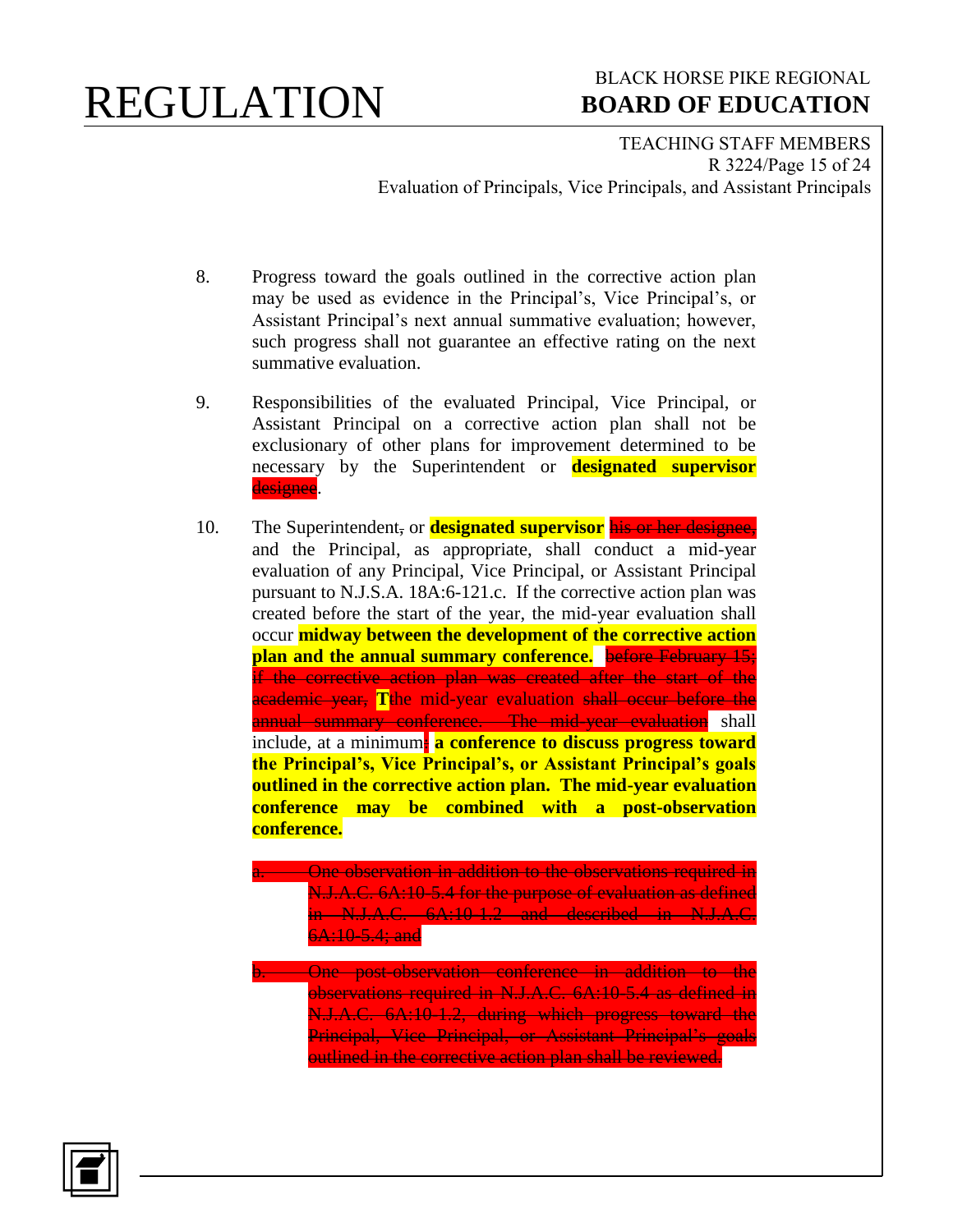#### BLACK HORSE PIKE REGIONAL  **BOARD OF EDUCATION**

TEACHING STAFF MEMBERS R 3224/Page 16 of 24 Evaluation of Principals, Vice Principals, and Assistant Principals

- **11. The Superintendent shall ensure Principals, Vice Principals, and Assistant Principals with a corrective action plan receive one observation and a post-observation in addition to the observations required in N.J.A.C. 6A:10-5.4 for the purpose of evaluation as described in N.J.A.C. 6A:10-1.2 and 5.4. The Superintendent or Principal shall determine the length of the observation.**
- **12. The corrective action plan shall remain in effect until the Principal, Vice Principal, or Assistant Principal receives his or her next summative evaluation rating.**
- I. Components of Principal Evaluation Rubrics N.J.A.C. 6A:10-5.1
	- 1. Unless otherwise noted, the components of the principal evaluation rubrics shall apply to teaching staff members holding the position of Principal, Vice Principal, or Assistant Principal and holding a valid and effective standard, provisional, or emergency administrative certificate.
	- 2. The principal evaluation rubric shall meet the standards provided in N.J.S.A. 18A:6-123, including, but not limited to:
		- a. Measures of student achievement pursuant to N.J.A.C. 6A:10-5.2; and
		- b. Measures of principal practice pursuant to N.J.A.C. 6A:10-5.3 **and 5.4**.
	- **3. To earn a summative rating, the Principal, Vice Principal, or Assistant Principal shall have a student achievement score, pursuant to N.J.A.C. 6A:10-5.2 and a principal practice score pursuant to N.J.A.C. 6A:10-5.3 and 5.4.**
	- **43.** Each **score** measure shall be converted to a percentage weight so all measures make up 100 percent of the evaluation rubric. By **August 31** April 15 prior to the academic year in which the **evaluation rubric applies,** each school year the evaluation rubric applies, the Department shall provide on its website the required percentage weight of each **component and the required summative rating scale measure**. All components shall be worth the following percentage weights or fall within the following ranges:

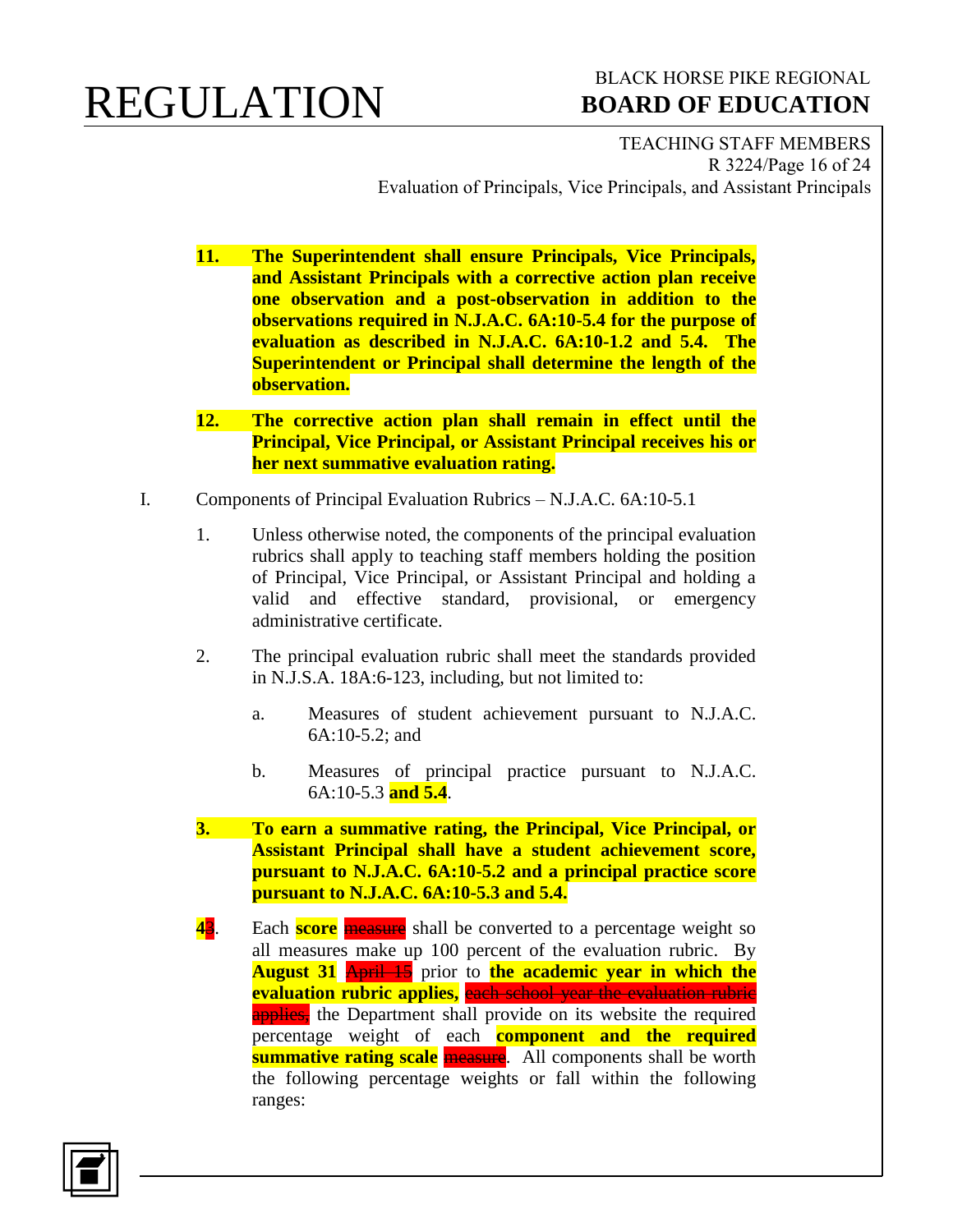### BLACK HORSE PIKE REGIONAL  **BOARD OF EDUCATION**

TEACHING STAFF MEMBERS R 3224/Page 17 of 24 Evaluation of Principals, Vice Principals, and Assistant Principals

- a. If, according to N.J.A.C. 6A:10-5.2(b), the Principal, Vice Principal, or Assistant Principal receives a **school-wide** median student growth percentile **score** measure as described in N.J.A.C. 6A:10-5.2(c), the **score** measure shall be at least **ten twenty** percent and no greater than forty percent of evaluation rubric rating as determined by the Department.
- b. Measure of average student growth objective for all teachers, as described in N.J.A.C. 6A:10-5.2(d), shall be at least ten percent and no greater than twenty percent of evaluation rubric rating as determined by the Department.
- c. Measure of administrator goal, as described in N.J.A.C. 6A:10-5.2(e), shall be no less than ten percent and no greater than forty percent of evaluation rubric rating as determined by the Department.
- d. Measure of principal practice, as described in N.J.A.C. 6A:10-5.3(b), shall be thirty percent of evaluation rubric rating.
- e. Measure of leadership practice, as described in N.J.A.C.  $6A:10-5.3(c)$ , shall be twenty percent of evaluation rubric rating.
- **f. Notwithstanding the provisions of a. through e. above, if an appeal of the administrator goal is approved, according to N.J.A.C. 6A:10-5.2(e)5, the administrator goal weight and the principal practice weight shall be adjusted by the Superintendent or the Commissioner, as applicable according to N.J.A.C. 6A:10-5.2(e)5.**
- **5**4. Standardized assessments, used as a measure of student progress, shall not be the predominant factor in determining a Principal's annual summative rating.
- **6**5. The Department shall periodically collect principal evaluation rubric data that shall include, but are not limited to, componentlevel scores and annual summative ratings.

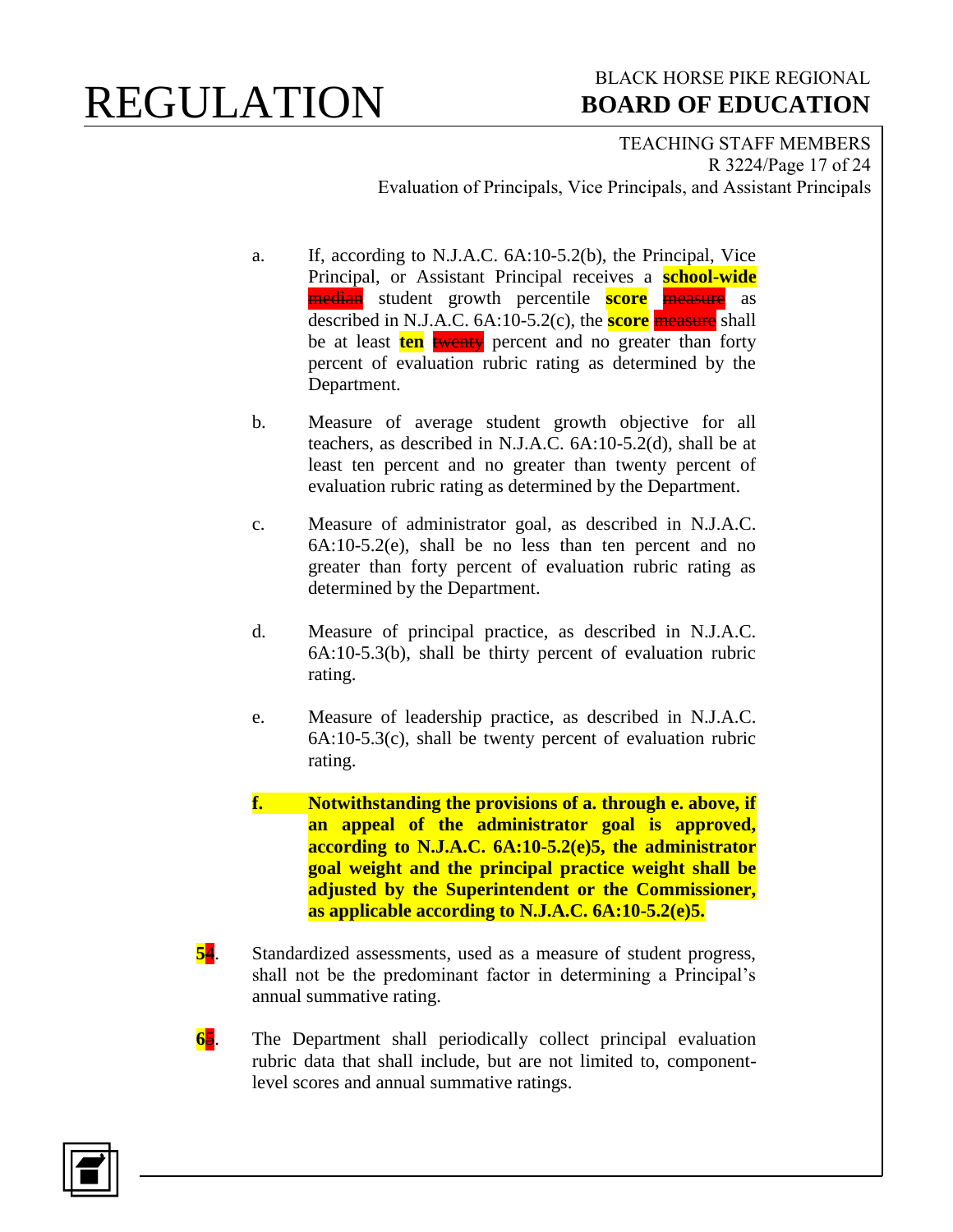#### BLACK HORSE PIKE REGIONAL  **BOARD OF EDUCATION**

TEACHING STAFF MEMBERS R 3224/Page 18 of 24 Evaluation of Principals, Vice Principals, and Assistant Principals

- J. Student Achievement Components of Principal Evaluation Rubrics N.J.A.C. 6A:10-5.2
	- 1. Measures of student achievement shall be used to determine impact on student learning and shall include the following components:
		- a. The school-wide student growth percentile of all students assigned to the Principal;
		- b. Average student growth objective scores of every teacher, as described in N.J.A.C. 6A:10-4.2(e), assigned to the Principal; and
		- c. Administrator goals set by Principals, Vice Principals, and Assistant Principals in consultation with the Superintendent or **designated supervisor** designee pursuant to N.J.A.C.  $6A:10-5.2(e)$ , which shall be specific and measurable, based on student growth and/or achievement data.
	- 2. The school-wide student growth percentile score shall be included in the annual summative rating of Principals, Vice Principal**s**, and Assistant Principals who are assigned to a school as of October 15 and who are employed in schools where student growth percentiles are available for students in one or more grades. **If the Principal, Vice Principal, or Assistant Principal is employed in more than one school, the Superintendent shall assign to the Principal, Vice Principal, or Assistant Principal, as appropriate, the school-wide student growth percentile from one school and shall notify the Principal, Vice Principal, or Assistant Principal at the beginning of the school year of the student growth percentile assignment** The school district may assign Vice Principals and Assistant Principals who are employed in more than one school to the school or schools as appropriate for the percentage of time spent in each school.
	- 3. The Department shall calculate the school-wide student growth percentile for Principals, Vice Principals, and Assistant Principals, which includes school-wide mathematics and school-wide English Language Arts scores.

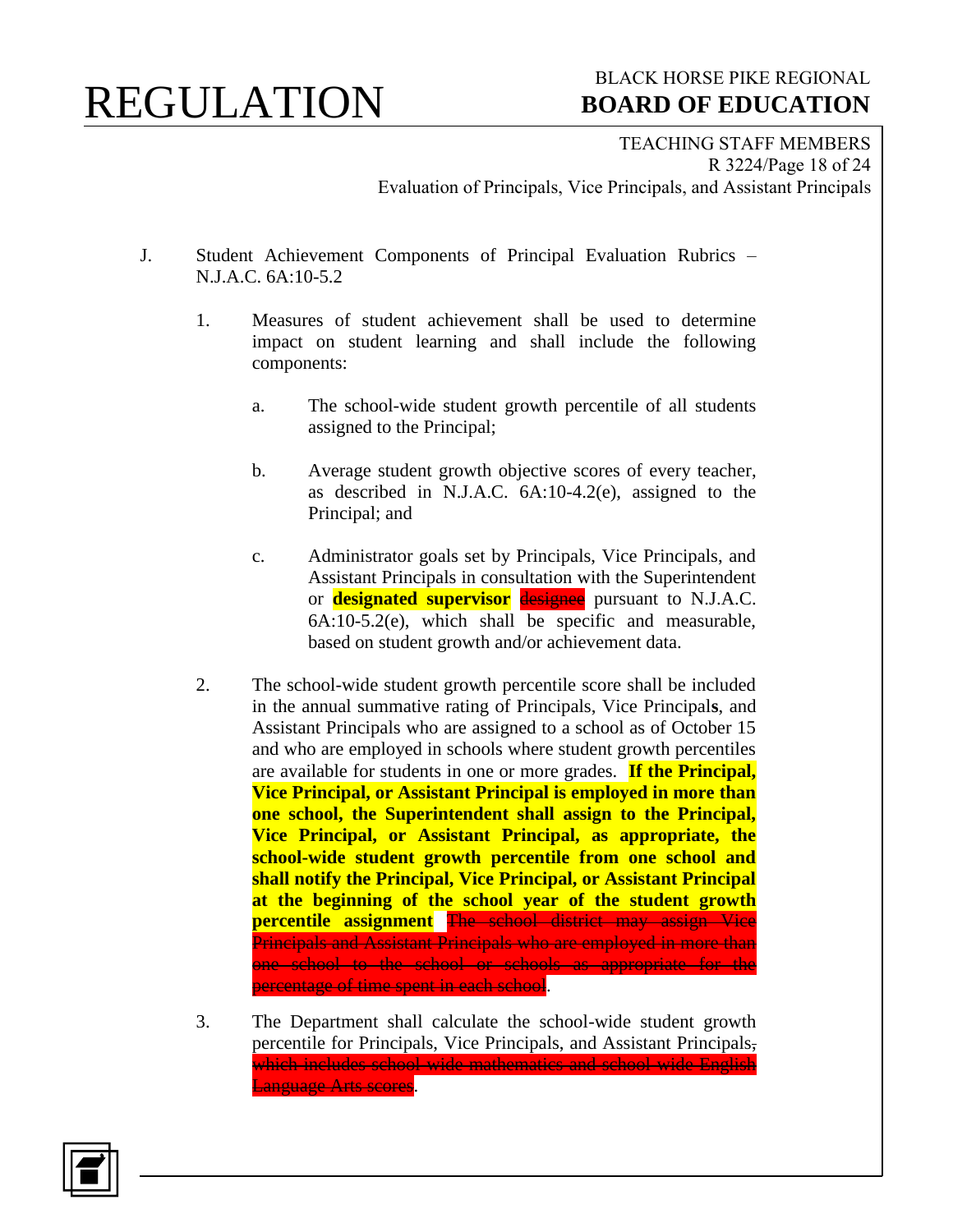### BLACK HORSE PIKE REGIONAL  **BOARD OF EDUCATION**

TEACHING STAFF MEMBERS R 3224/Page 19 of 24 Evaluation of Principals, Vice Principals, and Assistant Principals

- 4. The average student growth objective scores of all teachers, as described in N.J.A.C. 6A:10-4.2(e), shall be a component of the Principal's annual summative rating. The average student growth objective scores for Vice Principals or Assistant Principals shall be determined according to the following procedures:
	- a. The Principal, in consultation with the Vice Principal or Assistant Principal, shall determine prior to the start of the year, which teachers, if not all teachers in the school, shall be linked to the Vice Principal's and Assistant Principal's average student growth objective score.
	- b. If the Vice Principal or Assistant Principal does not agree with the list of teachers linked to his or her name for the purposes of this measurement, the Principal shall make the final determination.
- 5. Administrator goals for Principals, Vice Principals, or Assistant Principals shall be developed and measured according to the following procedures:
	- a. The Superintendent shall determine for all Principals, Vice Principals, or Assistant Principals, the number of required administrator goals which shall reflect the achievement of a significant number of students within the school. By **August 31** April 15 prior to the **academic** school year **in** which the evaluation rubric applies, the Department shall provide on the Department's website the minimum and maximum number of required goals, which will be at least one goal and no more than four goals.
	- b. Principals, Vice Principals, or Assistant Principals shall develop, in consultation with the Superintendent or **designated supervisor** designee, each administrator goal. Vice Principals and Assistant Principals shall set goals specific to his or her job description or adopt the same goals as his or her Principal. If the Principal, Vice Principal, or Assistant Principal and Superintendent or **designated supervisor** designee do not agree upon the **goal**

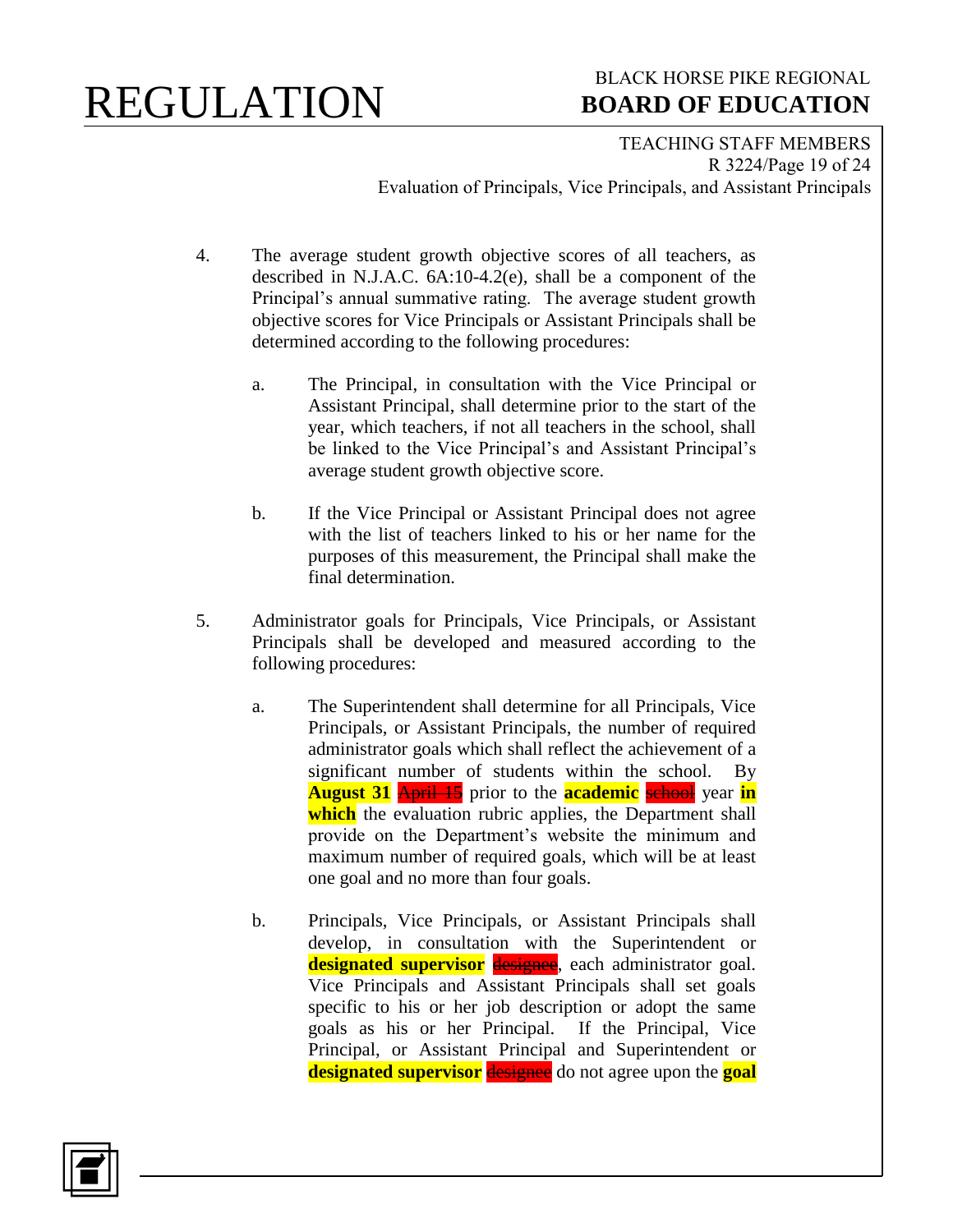#### BLACK HORSE PIKE REGIONAL  **BOARD OF EDUCATION**

TEACHING STAFF MEMBERS R 3224/Page 20 of 24 Evaluation of Principals, Vice Principals, and Assistant Principals

**score** student growth objectives, the **Principal's, Vice Principal's, or Assistant Principal's** Superintendent or **designated supervisor** designee shall make the final determination.

- c. Administrator goals and the criteria for assessing performance based on those objectives shall be determined**,** and recorded, **and retained by** in the Principal<sup>2</sup>s, Vice Principal's, or Assistant Principal's **and the Superintendent or designated supervisor by October 31 of each academic year, or within twenty work days of the Principal's, Vice Principal's, or Assistant Principal's start date if he or she begins work after October 1** personnel file by November 15, 2013, and by October 15 for all subsequent school years.
- d. The administrator goal score shall be calculated by the Superintendent or **designated supervisor** designee of the Principal, Vice Principal, or Assistant Principal. The Principal's, Vice Principal's, or Assistant Principal's administrator goal score, if available, shall be discussed at his or her annual summary conference **and recorded in his or her personnel file**.
- **6. The Superintendent shall remove a teacher's student growth objective score from the Principal's, Vice Principal's, or Assistant Principal's final average student growth objective score for the 2013-2014 academic year and adjust the annual summative rating accordingly if:**
	- **a. A Principal's, Vice Principal's, or Assistant Principal's average student growth objective for the 2013-2014 academic year included a teacher's student growth objective that was successfully appealed according to N.J.A.C. 6A:10-4.2(f); and**
	- **b. Failure to remove the score would cause the Principal's, Vice Principal's, or Assistant Principal's annual summative rating to be ineffective or partially effective.**

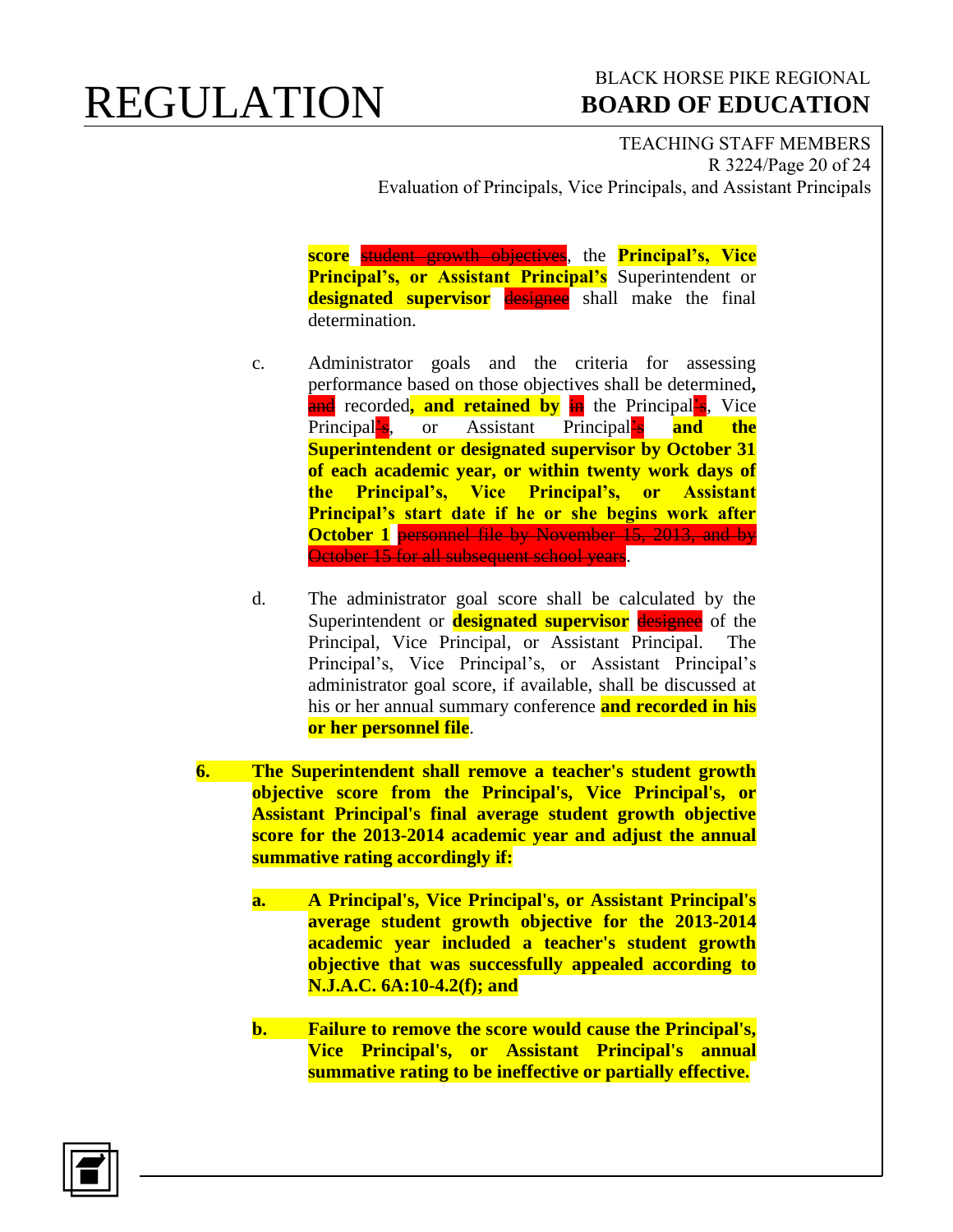### BLACK HORSE PIKE REGIONAL  **BOARD OF EDUCATION**

TEACHING STAFF MEMBERS R 3224/Page 21 of 24 Evaluation of Principals, Vice Principals, and Assistant Principals

- K. Principal Practice Component of Evaluation Rubric N.J.A.C. 6A:10-5.3
	- 1. Measures of principal practice shall include the following components:
		- a. A measure determined through a Commissioner-approved principal practice instrument; and
		- b. A leadership measure determined through the Departmentcreated leadership rubric.
	- 2. Principal practice component rating shall be based on the measurement of the Principal's, Vice Principal's, or Assistant Principal's performance according to the school district's Commissioner-approved principal practice instrument. Observations pursuant to N.J.A.C. 6A:10-5.4 shall be used as one form of evidence for this measurement.
	- 3. Leadership practice shall be determined by a score on a leadership rubric, which will assess the Principal's, Vice Principal's, or Assistant Principal's ability to improve student achievement and teaching staff member effectiveness through identified leader behaviors. The rubric will be posted on the Department's website and annually maintained.
- L. Principal, Vice Principal, and Assistant Principal Observations N.J.A.C. 6A:10-5.4
	- 1. The Superintendent or **designated supervisor** designee shall conduct observations for the evaluation of Principals pursuant to N.J.S.A. 18A:6-121 and he or she shall be trained pursuant to N.J.A.C. 6A:10-2.2(b).
	- 2. A Principal, or the Superintendent or **designated supervisor** designee, shall conduct observations for the evaluation of Vice Principals and Assistant Principals pursuant to N.J.S.A. 18A:6-121.
	- 3. For the purpose of collecting data for the evaluation of a Principal, Vice Principal, or Assistant Principal, an observation, as described

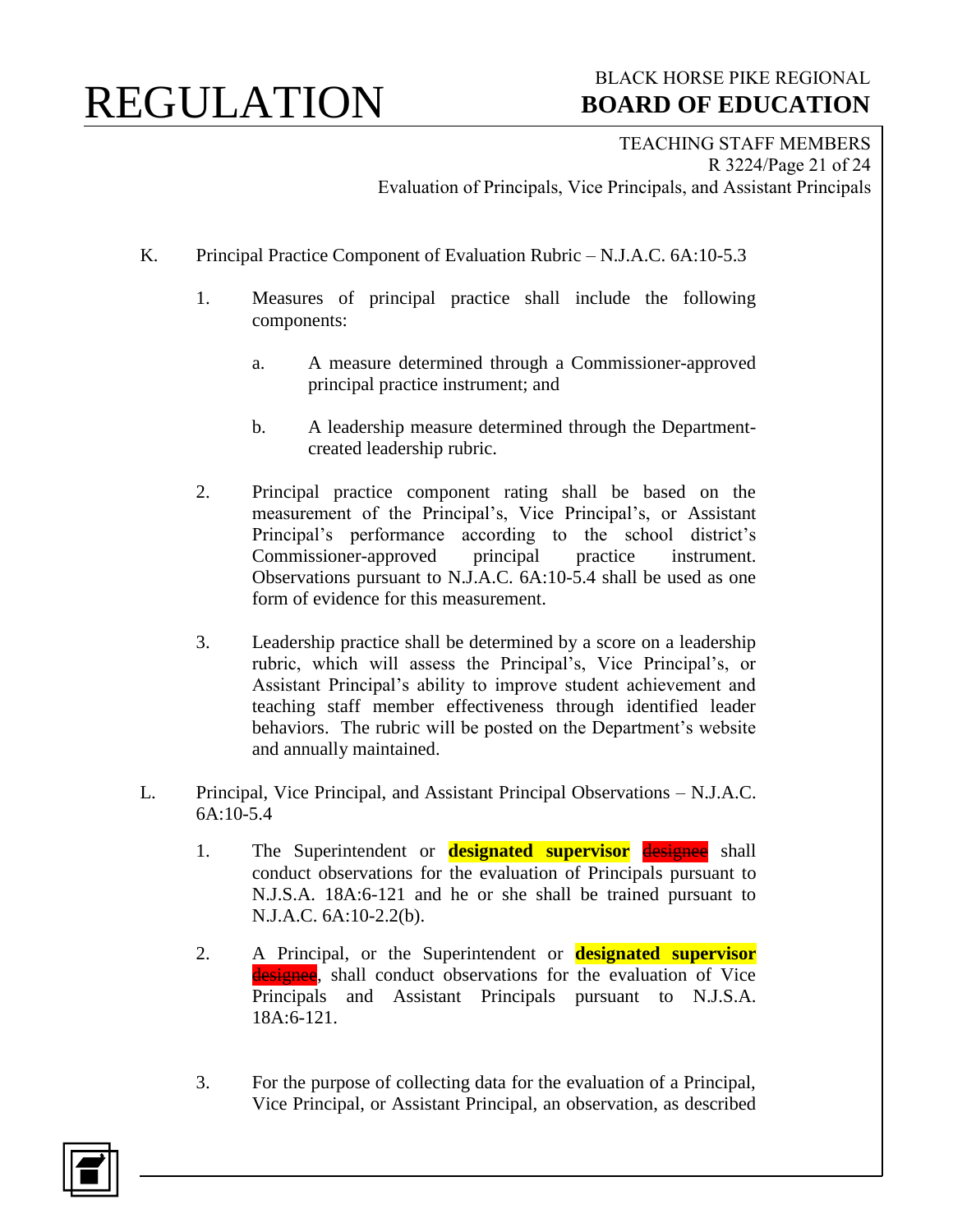### BLACK HORSE PIKE REGIONAL  **BOARD OF EDUCATION**

TEACHING STAFF MEMBERS R 3224/Page 22 of 24 Evaluation of Principals, Vice Principals, and Assistant Principals

in N.J.S.A. 18A:6-119 and N.J.A.C. 6A:10-1.2, may include, but is not limited to: building walk-through, staff meeting observation, parent conference observation, or case study analysis of a significant student issue.

- 4. Post-observation conferences shall include the following procedures:
	- a. A Superintendent or **designated supervisor** designee who was present at the observation shall conduct a postobservation conference with the Principal, Vice Principal, or Assistant Principal being observed. A post-observation conference shall occur no more than fifteen Principal, Vice Principal, or Assistant Principal working days following each observation.
	- b. The post-observation conference shall be for the purpose of reviewing the data collected at the observation, connecting the data to the principal practice instrument and the Principal's, Vice Principal's, or Assistant Principal's individual professional development plan, collecting additional information needed for the evaluation, and offering areas to improve effectiveness.
	- c. With the consent of the observed Principal, Vice Principal, or Assistant Principal, post-observation conferences for individuals who are not on a corrective action plan may be conducted via written communication, including electronic communication.
	- d. One post-observation conference may be combined with the Principal's, Vice Principal's, or Assistant Principal's annual summary conference as long as it occurs within the required fifteen Principal, Vice Principal, or Assistant Principal working days following the observation.
	- e. A written **or electronic** evaluation report shall be signed by the Superintendent or **designated supervisor** designee who conducted the observation and post-observation and the

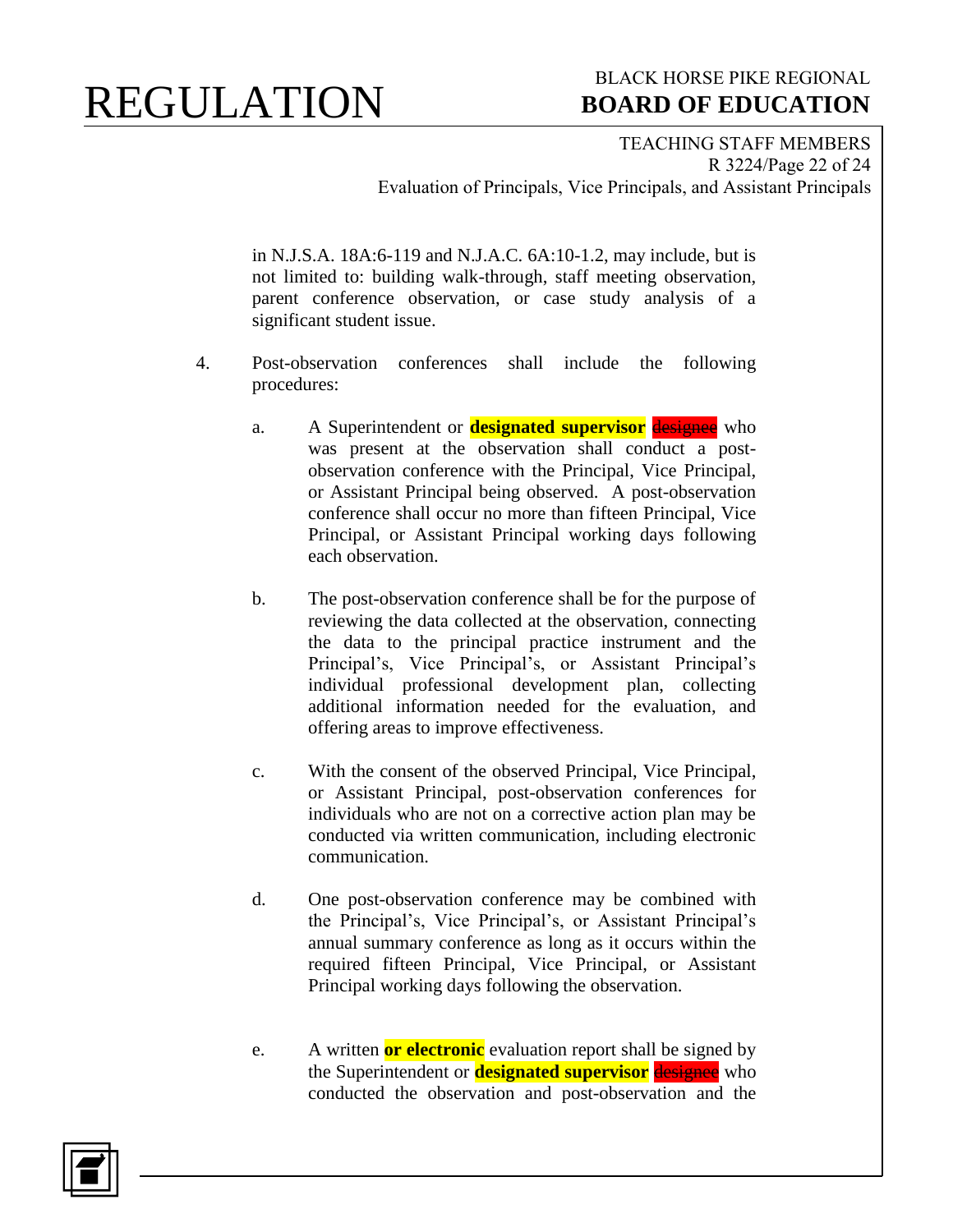### BLACK HORSE PIKE REGIONAL  **BOARD OF EDUCATION**

TEACHING STAFF MEMBERS R 3224/Page 23 of 24 Evaluation of Principals, Vice Principals, and Assistant Principals

Principal, Vice Principal, or Assistant Principal who was observed.

- f. The Principal, Vice Principal, or Assistant Principal shall submit his or her written objection(s) of the evaluation within ten Principal, Vice Principal, or Assistant Principal working days following the conference. The objection(s) shall be attached to each party's copy of the annual written performance report.
- 5. Each tenured Principal, Vice Principal, and Assistant Principal shall be observed as described in N.J.A.C. 6A:10-5.4, at least two times during each school year. Each nontenured Principal, Vice Principal, and Assistant Principal shall be observed as described in N.J.A.C. 6A:10-5.4 at least three times during each school year, as required by N.J.S.A. 18A:27-3.1. An additional observation shall be conducted pursuant to N.J.A.C. 6A:10-2.5(l) for Principals, Vice Principals, and Assistant Principals who are on a corrective action plan.
- M. Principal Practice Instrument N.J.A.C. 6A:10-6.3 **7.3**
	- 1. The principal practice instrument approved by the Department shall meet the following criteria:
		- a. Incorporate domains of practice and/or performance criteria that align to the 2008 ISLLC Professional Standards for School Leaders developed by the Interstate School Leadership Licensure Consortium incorporated herein by reference, available at:

http://www.ccsso.org/documents/2008/educational\_leaders hip\_policy\_standards\_2008.pdf;

b. Include scoring guides for assessing principal **teacher** practice that differentiate among a minimum of four levels of performance, and the differentiation has been shown in practice and/or research studies. Each scoring guide shall clearly define the expectations for each category and